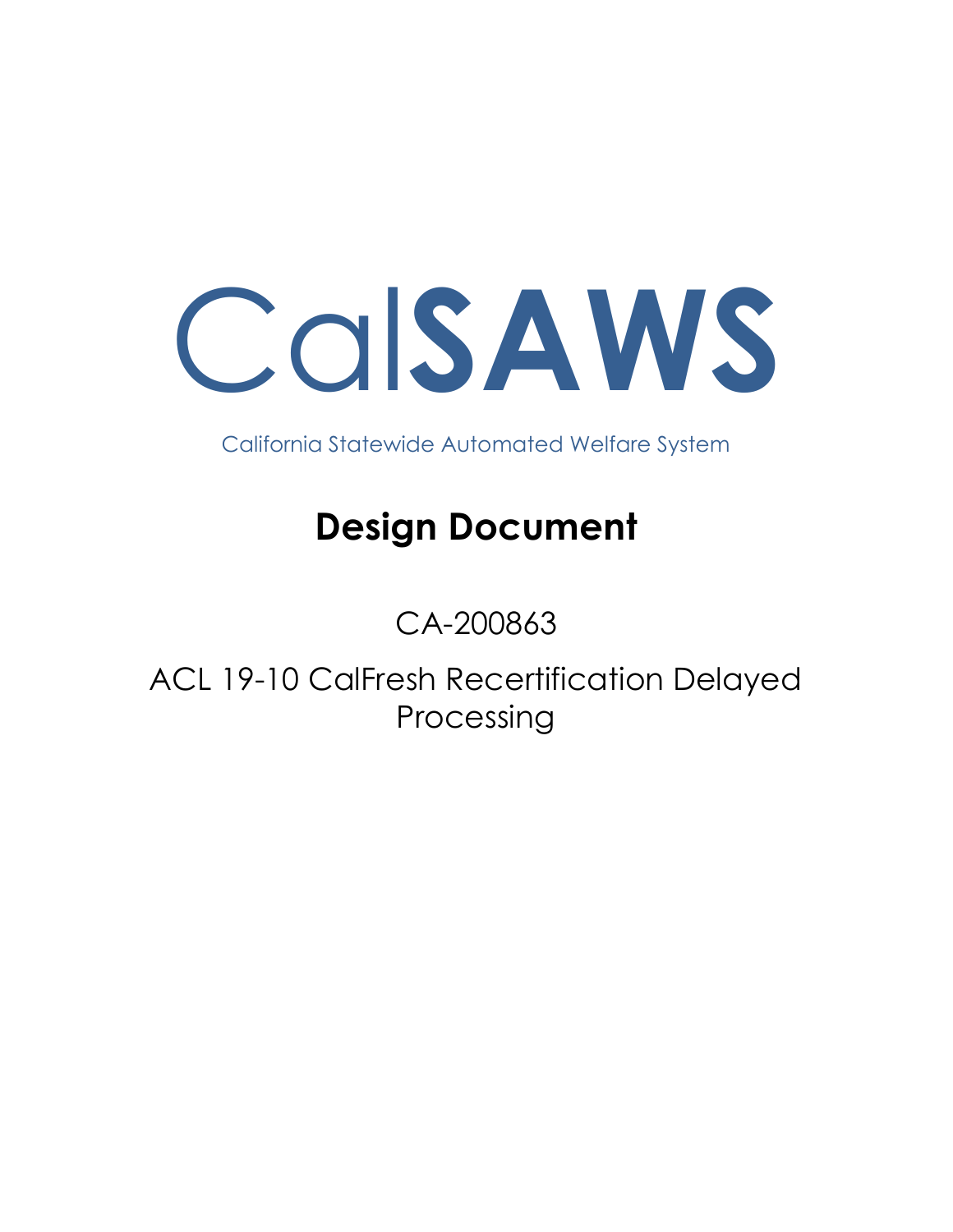|                | DOCUMENT APPROVAL HISTORY |                                              |  |  |  |
|----------------|---------------------------|----------------------------------------------|--|--|--|
| <b>CalSAWS</b> | <b>Prepared By</b>        | Connor O'Donnell, Thomas Lazio, Jasmine Chen |  |  |  |
|                | Reviewed By   Matt Lower  |                                              |  |  |  |

| <b>DATE</b> | <b>DOCUMENT</b><br><b>VERSION</b> | <b>REVISION DESCRIPTION</b>                                     | <b>AUTHOR</b> |
|-------------|-----------------------------------|-----------------------------------------------------------------|---------------|
| 07/12/2021  | 1.0                               | <b>Initial Draft</b>                                            |               |
| 04/13/2022  | 1.1                               | Added Section 2.5 for updated SUAS<br>message; added assumption | Jasmine Chen  |
|             |                                   |                                                                 |               |
|             |                                   |                                                                 |               |
|             |                                   |                                                                 |               |
|             |                                   |                                                                 |               |
|             |                                   |                                                                 |               |
|             |                                   |                                                                 |               |
|             |                                   |                                                                 |               |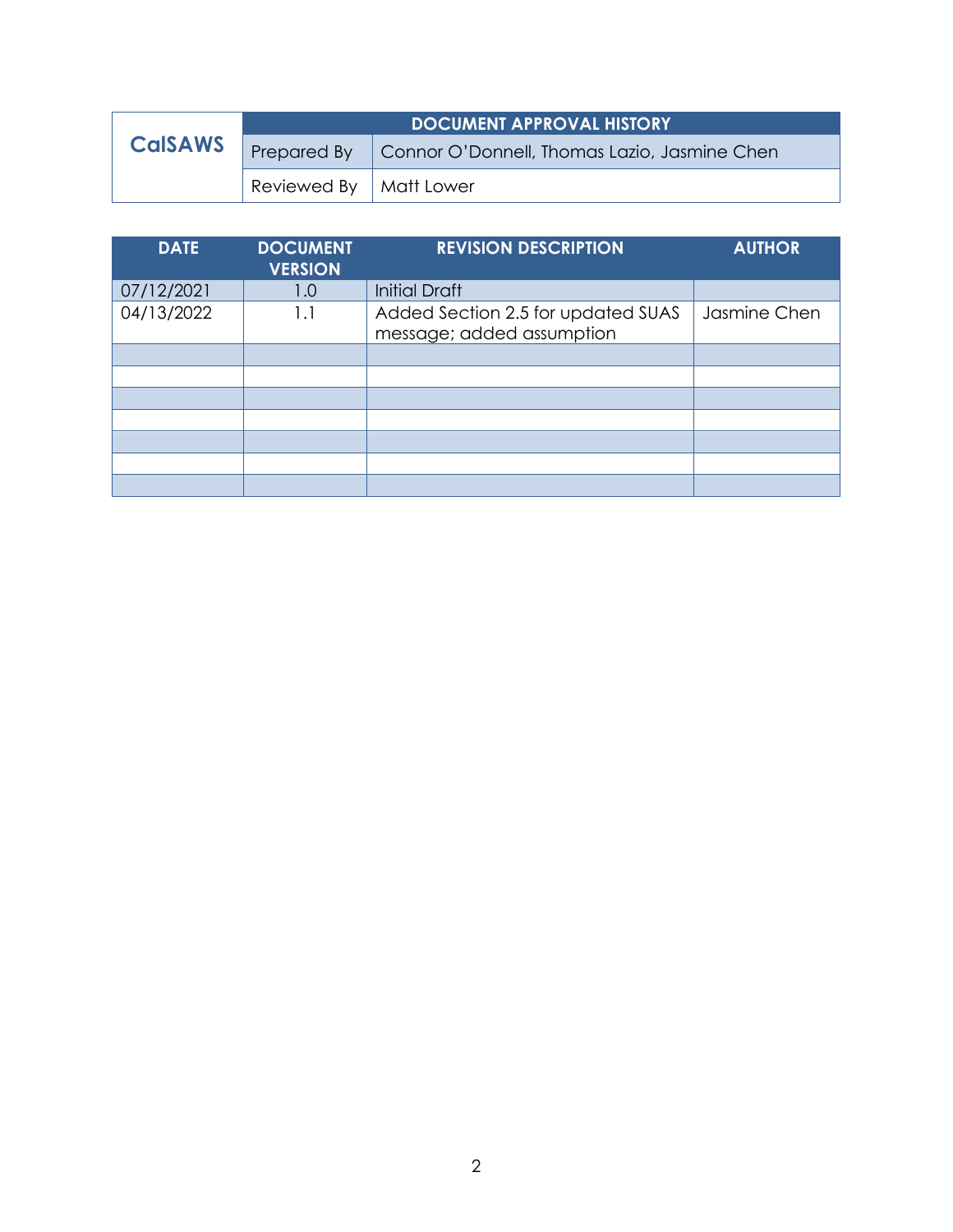## **Table of Contents**

| 1              | Overview |                                                                | 5 |
|----------------|----------|----------------------------------------------------------------|---|
|                |          |                                                                |   |
|                |          |                                                                |   |
|                |          |                                                                |   |
|                |          |                                                                |   |
| $\overline{2}$ |          | <b>Recommendations</b>                                         | 6 |
|                |          |                                                                |   |
|                | 2.1.1    |                                                                |   |
|                | 2.1.2    |                                                                |   |
|                | 2.1.3    |                                                                |   |
|                | 2.1.4    |                                                                |   |
|                | 2.1.5    |                                                                |   |
|                | 2.1.6    |                                                                |   |
|                | 2.1.7    |                                                                |   |
|                |          |                                                                |   |
|                | 2.2.1    |                                                                |   |
|                | 2.2.2    |                                                                |   |
|                | 2.2.3    |                                                                |   |
|                | 2.2.4    |                                                                |   |
|                |          | 2.3 Correspondence - Update Action verbiage, CF_AP_ACTION8 11  |   |
|                | 2.3.1    |                                                                |   |
|                | 2.3.2    |                                                                |   |
|                | 2.3.3    |                                                                |   |
|                | 2.3.4    |                                                                |   |
|                |          |                                                                |   |
|                | 2.4.1    |                                                                |   |
|                | 2.4.2    |                                                                |   |
|                | 2.4.3    |                                                                |   |
|                | 2.4.4    |                                                                |   |
|                |          | 2.5 Correspondence - Update Message verbiage, CF_AP_MESSAGE514 |   |
|                | 2.5.1    |                                                                |   |
|                | 2.5.2    |                                                                |   |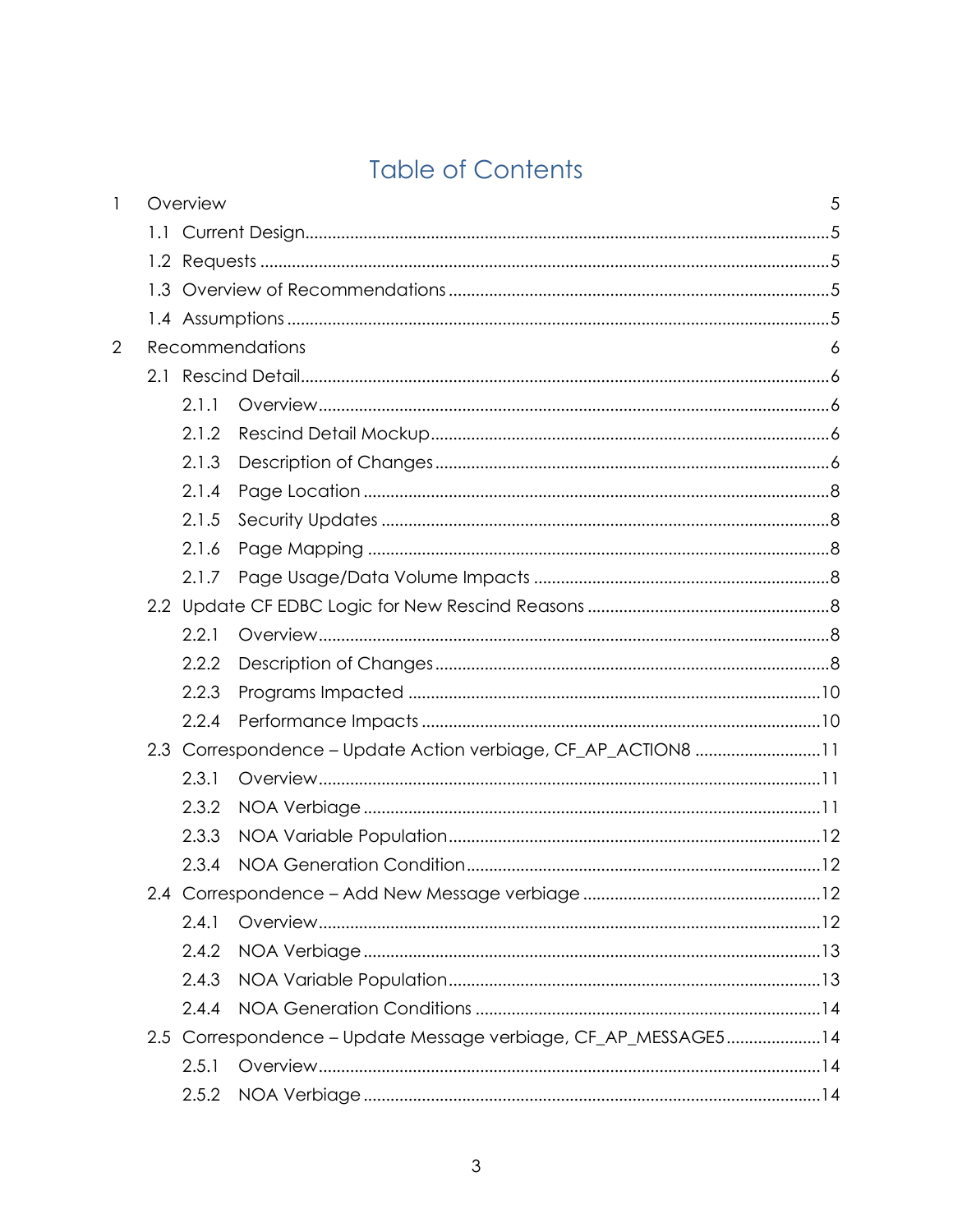|  | <b>Supporting Documents</b> | 24 |
|--|-----------------------------|----|

 $\mathfrak{S}$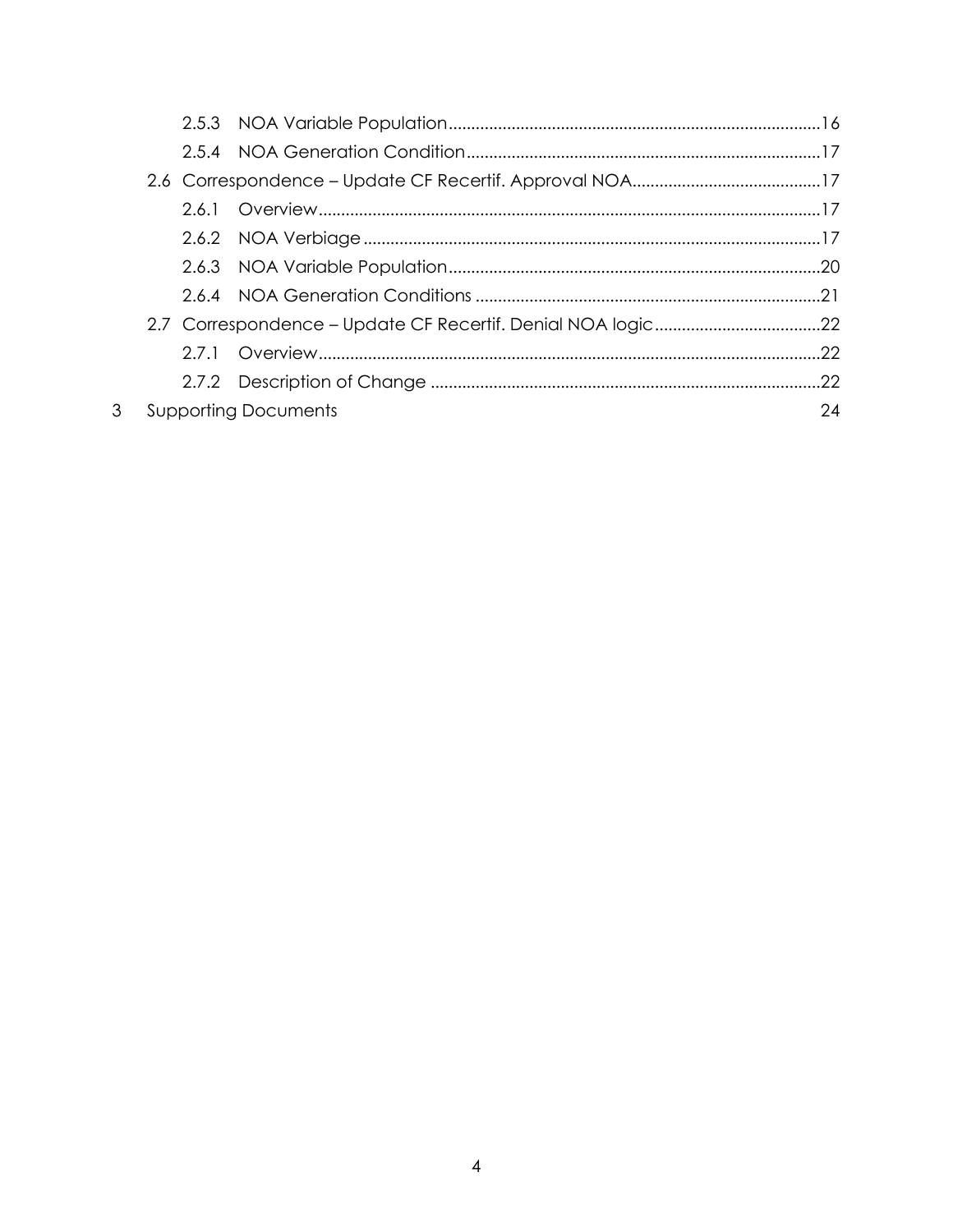## <span id="page-4-0"></span>**1 OVERVIEW**

Currently when a case has been discontinued for failure to complete recertification, workers will use the 'Restoration of Aid Waiver' restoration reason. For more effective reporting and tracking new rescind reasons will be added to the Rescind Detail page.

#### <span id="page-4-1"></span>**1.1 Current Design**

To restore a case which has been discontinued for failure to complete recertification workers can use the "Restoration of Aid Waiver" rescind reason.

#### <span id="page-4-2"></span>**1.2 Requests**

Add two additional rescind reasons of "Delayed RE Processing – Client Caused" and "Delayed RE Processing – County Caused" which would function identically to the rescind reason of "Restoration of Aid Waiver"

#### <span id="page-4-3"></span>**1.3 Overview of Recommendations**

- 1. Add two new rescind reasons to the Rescind Detail page to account for Client-Caused and County-Caused Delayed RE Processing.
- 2. Update CF EDBC Logic for New Rescind Reasons.
- 3. Generate an updated CF Recertification Approval NOA (CF 377.1) if either of two new rescind reasons were used and program status resulted in 'Active'
- 4. Generate the CF Recertification Denial NOA (CF 377.1A) if either of two new rescind reasons were used and program status resulted in 'Discontinued'

#### <span id="page-4-4"></span>**1.4 Assumptions**

- 1. Existing NOA generation logic for Restoration of Aid Waiver NOAs are not being updated with this effort.
- 2. There will be no verbiage nor variable population changes to the CF Recertification Denial NOAs as implemented by 22.05 CA-226508. CA-226508 used the CF 377.1A (08/21) for the CF Recertification Denial NOAs.
- 3. There are limited TCF Recertification Denial NOAs. Until SCR CA-204369 is implemented to include all applicable actions in EDBC, TCF will only be able to generate the default RE Denial Reason and Verification Denial Reason.
- 4. CA-241120 'ACL 21-110 Update CF 377.1 Notice of Approval of CalFresh Benefits in Threshold Languages' will add the relevant NOA fragments in other threshold languages.
- 5. No change to existing TCF functionality if the HH does the RE before the TCF RE Due Month.
- 6. The changes to Reporting will be addressed in a future SCR (CA-242701)
- 7. Per ACL 19-10, if a complete application for recertification, such as the CF 37, is submitted more than 30 days following the end of the certification period, the user shall process the CF 37 as a new application for CalFresh benefits, not as an application for recertification.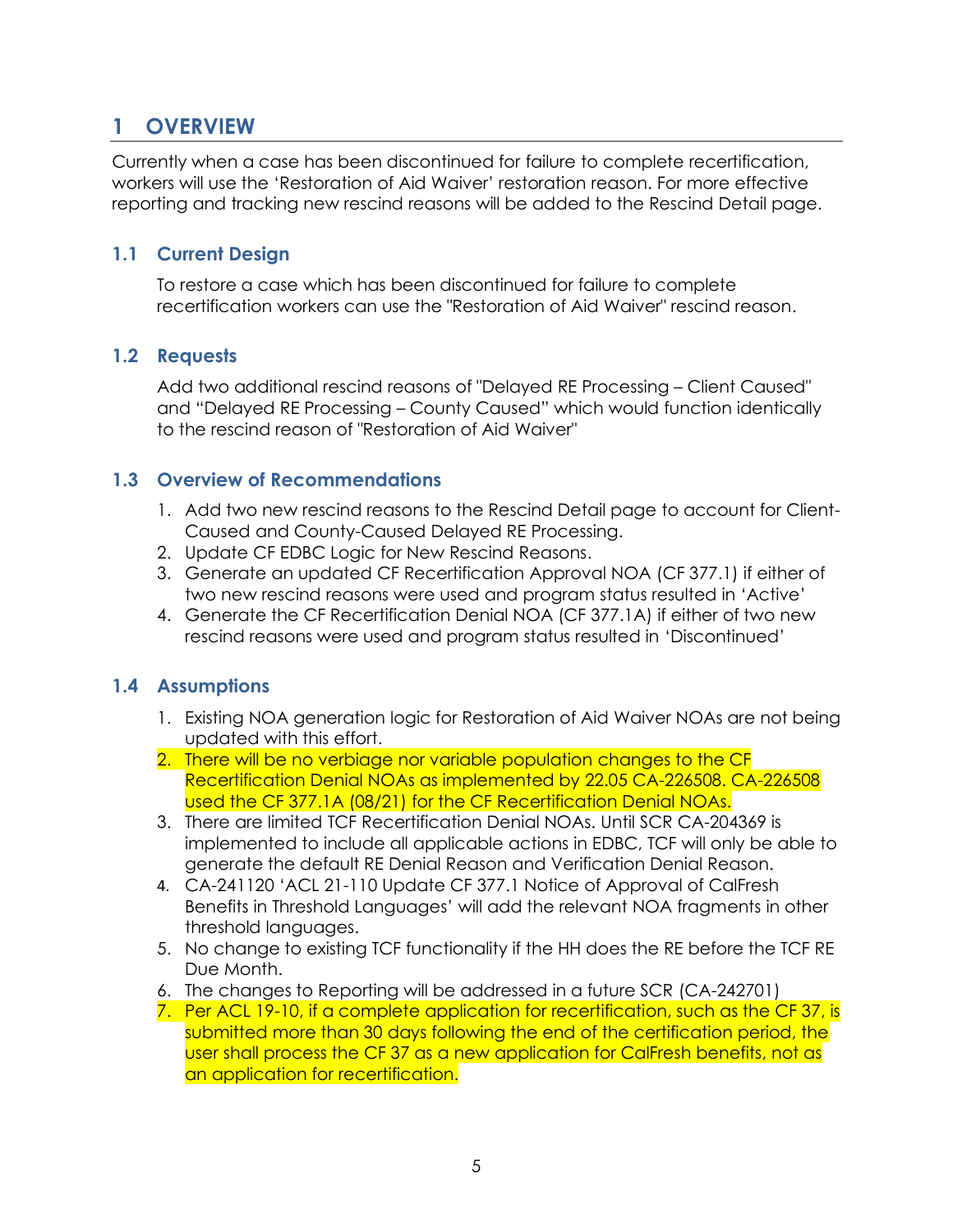8. There is no time limitation for the user to select the new delayed RE processing rescind reasons.

### <span id="page-5-0"></span>**2 RECOMMENDATIONS**

#### <span id="page-5-2"></span><span id="page-5-1"></span>**2.1 Rescind Detail**

#### **2.1.1 Overview**

<span id="page-5-3"></span>The Rescind Detail page will be updated to have two new Rescind Reasons, 'Delayed RE Processing – County Caused' and 'Delayed RE Processing – Client Caused'

#### **2.1.2 Rescind Detail Mockup**

N/A

#### **2.1.3 Description of Changes**

- <span id="page-5-4"></span>1. Add the following Rescind Reasons to the dropdown list on the Rescind Detail page.
	- a. Delayed RE Processing- County Caused: When this reason is selected the county continues to process the case and provides a full month's benefit allotment for the first month of the new certification period. Insert a 'Delayed RE Processing – County Caused' event record and update the program status to 'Pending'
	- b. Delayed RE Processing Client Caused: When this reason is selected pro-rated benefits are provided based on the selected Comply Date. The Comply Date field will appear dynamically when this reason is selected from the Rescind Reason dropdown list. Insert a 'Delayed RE Processing – Client Caused' event record and update the program status to 'Pending'
	- c. Add the following validation and validation message to the Rescind Detail page when the 'Delayed RE Processing – Client Cause' Rescind Reason is selected:
		- i. Validation: The selected Comply Date cannot be more than 30 days after the end of the Recertification period.
		- ii. Validation message: "Comply Date Comply Date cannot be more than 30 days after the end of the Recertification period."
- 2. Add the following codes and values to CT157 (Event Type) for program and application event status updates related to rescind and discontinued events for the new rescind reasons "Delayed RE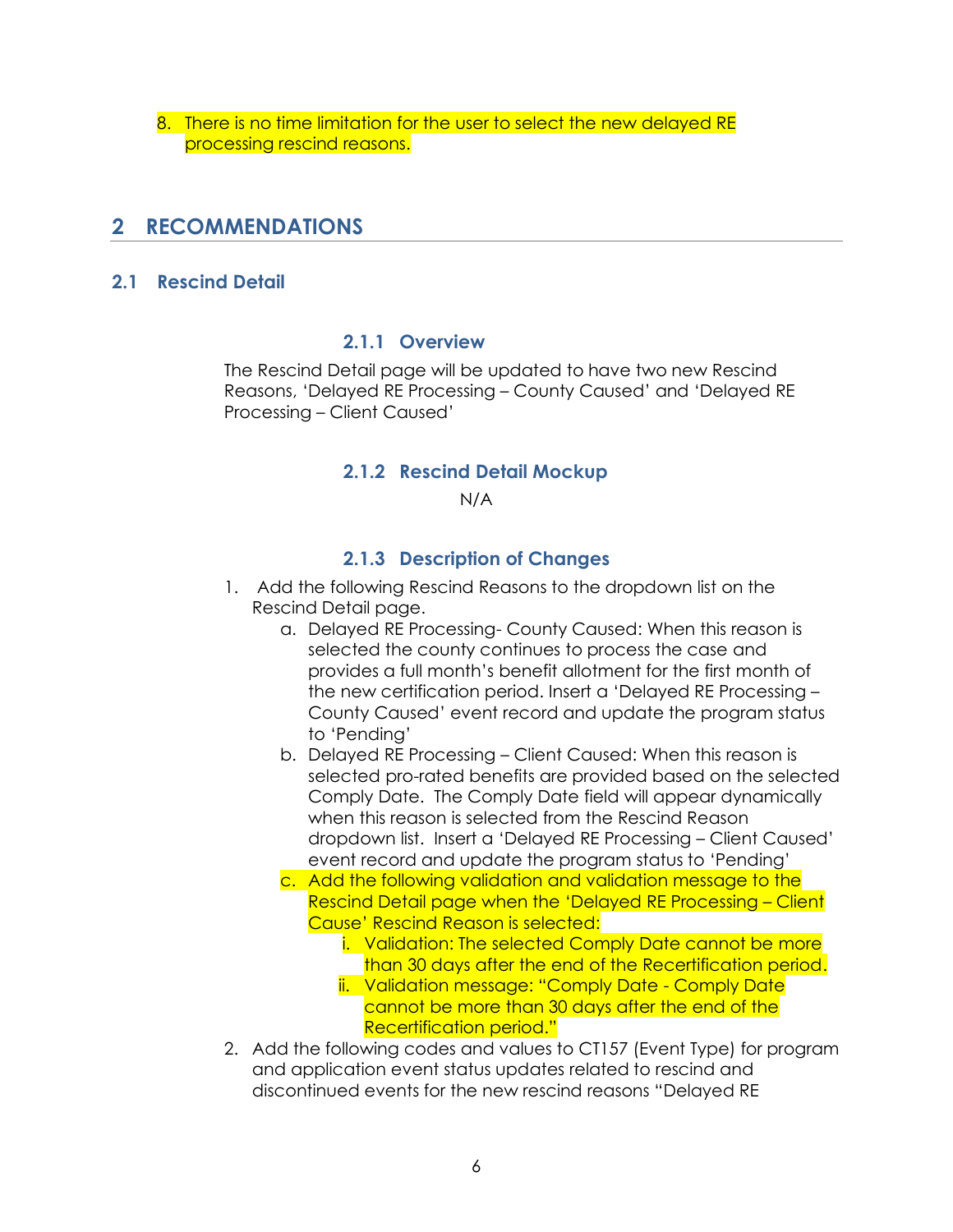Processing-Client Caused" and "Delayed RE Processing-County Caused".

| <b>Code Name</b>                                           | <b>Code Description</b>                                                                                                                                            | <b>Status</b> | <b>Disposition</b> |   |    | Active Denied Discontinued Ineligible Pending Non- |   |              | <b>Applicant</b> |
|------------------------------------------------------------|--------------------------------------------------------------------------------------------------------------------------------------------------------------------|---------------|--------------------|---|----|----------------------------------------------------|---|--------------|------------------|
| Delayed RE<br>Processing-<br>Client<br>Caused<br>Rescinded | Logged when a<br>worker takes an<br>action to rescind a<br>previous<br>Discontinuance<br>using Delayed RE<br>Processing-Client<br><b>Caused Rescind</b><br>reason. | <b>PE</b>     | $(n \cup l)$       |   | DE | $\overline{2}$                                     |   | $(n$ ull $)$ |                  |
| Delayed RE<br>Processing-<br>County<br>Caused<br>Rescinded | Logged when a<br>worker takes an<br>action to rescind a<br>previous<br>Discontinuance<br>using Delayed RE<br>Processing-County<br><b>Caused Rescind</b><br>reason. | <b>PE</b>     | $(n \cup l)$       | 3 | DE | $\overline{4}$                                     | 3 | $(n$ ull $)$ |                  |

1 The code will be determined during development. This will be the CT157 code number identifier created for 'Delayed RE Processing-Client Caused' Approved. See Section 2.2.2 -item 4.

2 The code will be determined during development. This will be the CT157 code number identifier created for 'Delayed RE Processing-Client Caused' Denied. See Section 2.2.2 item 4.

3 The code will be determined during development. This will be the CT157 code number identifier created for 'Delayed RE Processing-County Caused' Approved. See Section 2.2.2 -item 4.

4 The code will be determined during development. This will be the CT157 code number identifier created for 'Delayed RE Processing-County Caused' Denied. See Section 2.2.2 item 4.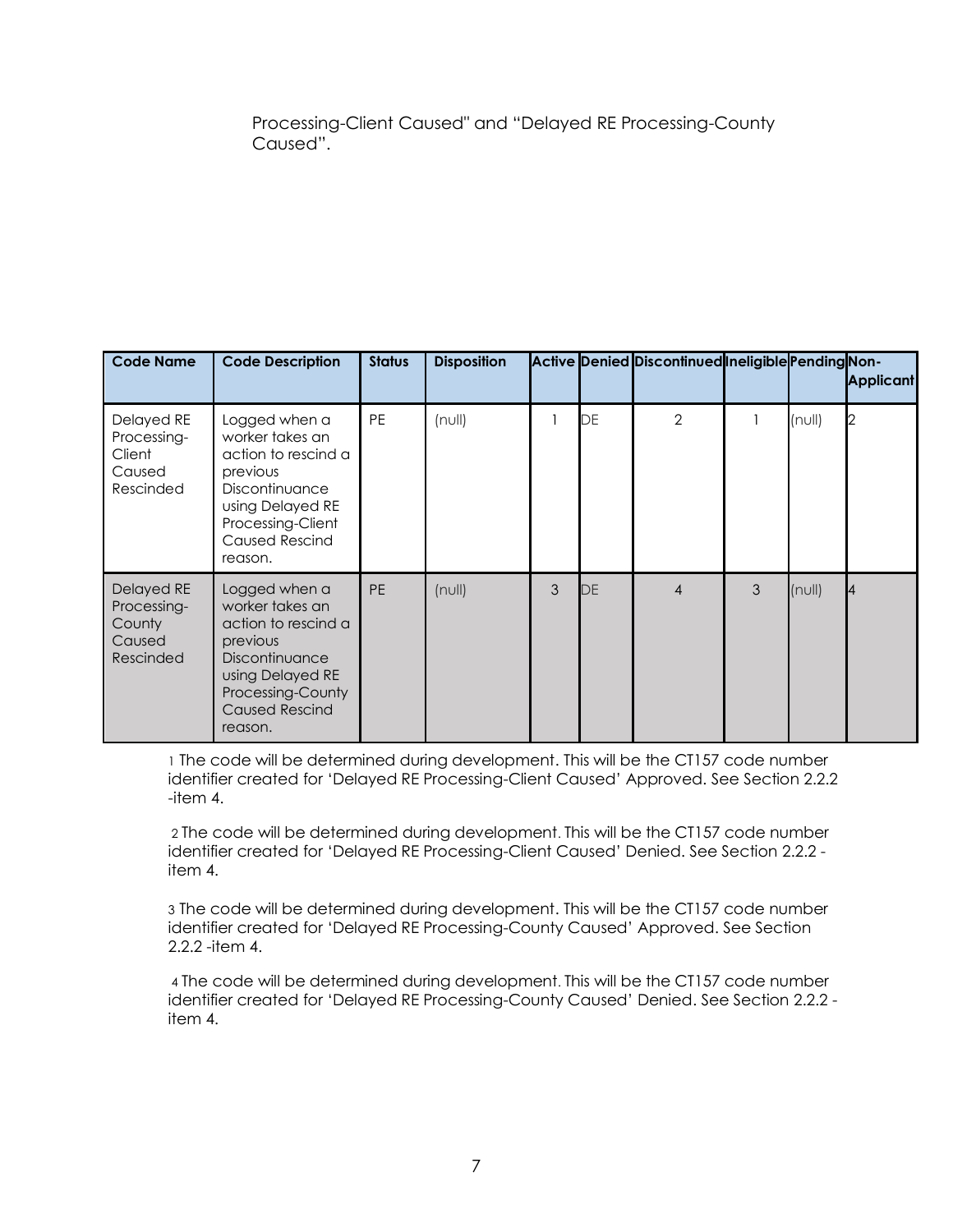#### **2.1.4 Page Location**

- <span id="page-7-0"></span>• **Global: Eligibility**
- **Local: Case Summary**
- <span id="page-7-1"></span>• **Task: CalFresh**

#### **2.1.5 Security Updates**

N/A

**2.1.6 Page Mapping**

<span id="page-7-3"></span><span id="page-7-2"></span>N/A

### **2.1.7 Page Usage/Data Volume Impacts**

N/A

#### <span id="page-7-5"></span><span id="page-7-4"></span>**2.2 Update CF EDBC Logic for New Rescind Reasons**

#### **2.2.1 Overview**

Update the CF EDBC logic to process the new rescind reasons of "Delayed RE Processing-Client Caused" and "Delayed RE Processing-County Caused".

#### **2.2.2 Description of Changes**

- <span id="page-7-6"></span>1. Update CF EDBC logic to function as follows for the new rescind reason of "Delayed RE Processing-Client Caused":
	- a. Prorate CF allotment for the rescind event benefit month based on the rescind comply date.
	- b. Set EDBC Run Reason to 'RE' for the rescind event benefit month.
	- c. Insert event record and update program status per CT157 (see recommendation 4 below) when any of the following actions occur:
		- i. When the EDBC is approved for the 'Delayed RE Processing-Client Caused' rescind of a previous discontinuance.
		- ii. When the EDBC is denied for the 'Delayed RE Processing-Client Caused' rescind of a previous discontinuance.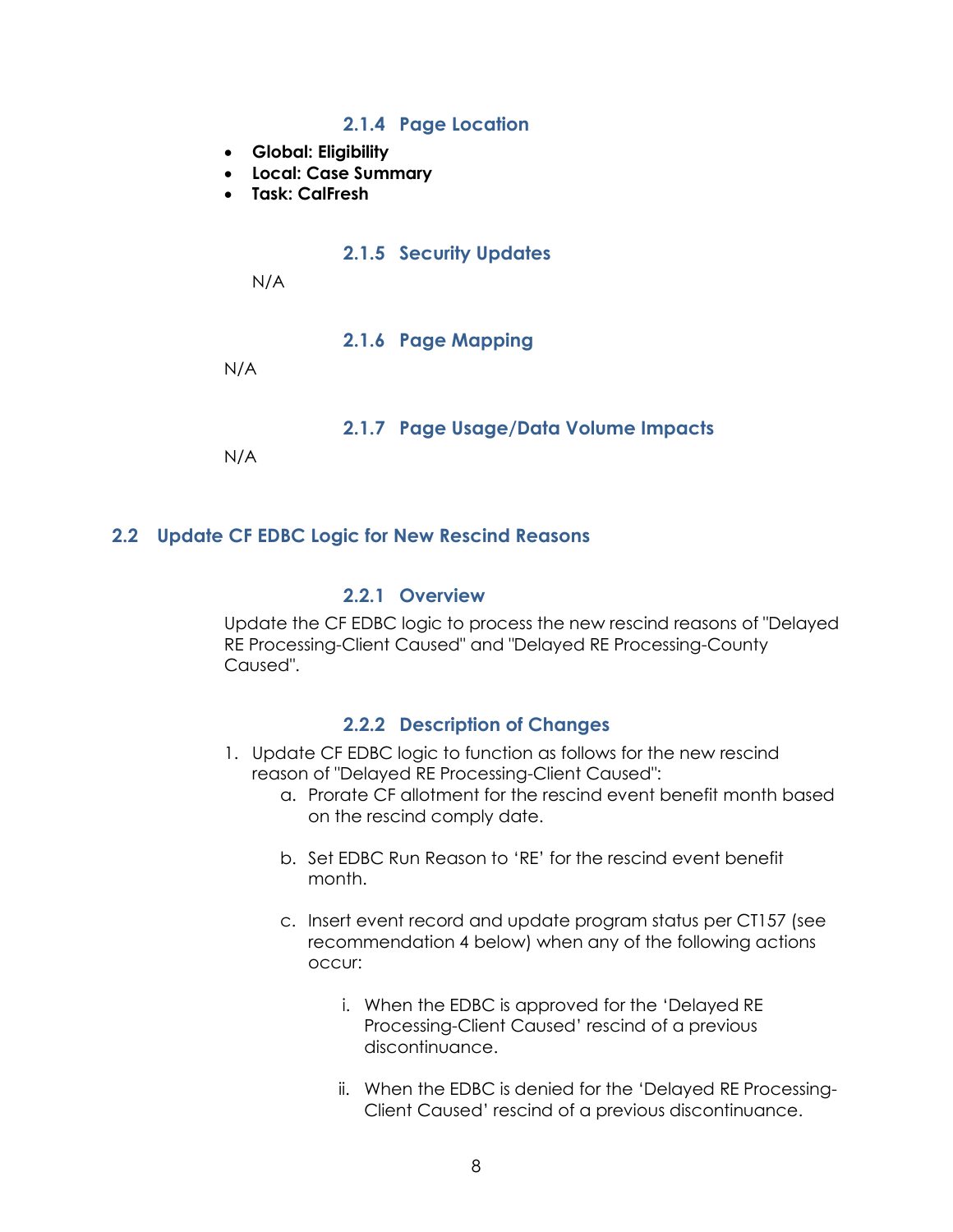- 2. Update CF EDBC logic to function as follows for the new rescind reason of "Delayed RE Processing-County Caused":
	- a. There will be no proration of CF allotment.
	- b. Set EDBC Run Reason to 'RE' for the rescind event benefit month.
	- c. Insert event record and update program status per CT157 (see recommendation 4 below) when any of the following actions occur:
		- i. When the EDBC is approved for the 'Delayed RE Processing-County Caused' rescind of a previous discontinuance.
		- ii. When the EDBC is denied for the 'Delayed RE Processing-County Caused' rescind of a previous discontinuance.
- 3. Update ABAWD Status Determination rules for partial month status to set the CF person as an ABAWD with a status reason of 'Partial Benefit Month' (and not 'tick' the ABAWD clock) when the new rescind reason of " Delayed RE Processing-Client Caused" is used and the following are true:
	- a. The rescind event effective date is in the benefit-month.
	- b. The rescind event comply date is after the  $1<sup>st</sup>$  of the benefitmonth.
- 4. Add the following codes and values to CT157 (Event Type) for program and application event status updates related to rescind and discontinued events for the new rescind reasons "Delayed RE Processing-Client Caused" and "Delayed RE Processing-County Caused".

| <b>Code Name</b>                                          | <b>Code Description</b>                                                                                                                                               | <b>Status</b> | <b>Disposition</b> |        |            | Active Denied Discontinued Ineligible Pending Non- |        |        | <b>Applicant</b> |
|-----------------------------------------------------------|-----------------------------------------------------------------------------------------------------------------------------------------------------------------------|---------------|--------------------|--------|------------|----------------------------------------------------|--------|--------|------------------|
| Delayed RE<br>Processing-<br>Client<br>Caused<br>Approved | Logged when the<br>last event on the<br>application was<br>Delayed RE<br>Processing-Client<br>Caused Rescind,<br>and an action is<br>taken to approve<br>the rescind. | AC.           | (null)             | (null) | <b>IDE</b> | <b>I</b> DS                                        | (null) | (null) | <b>IDS</b>       |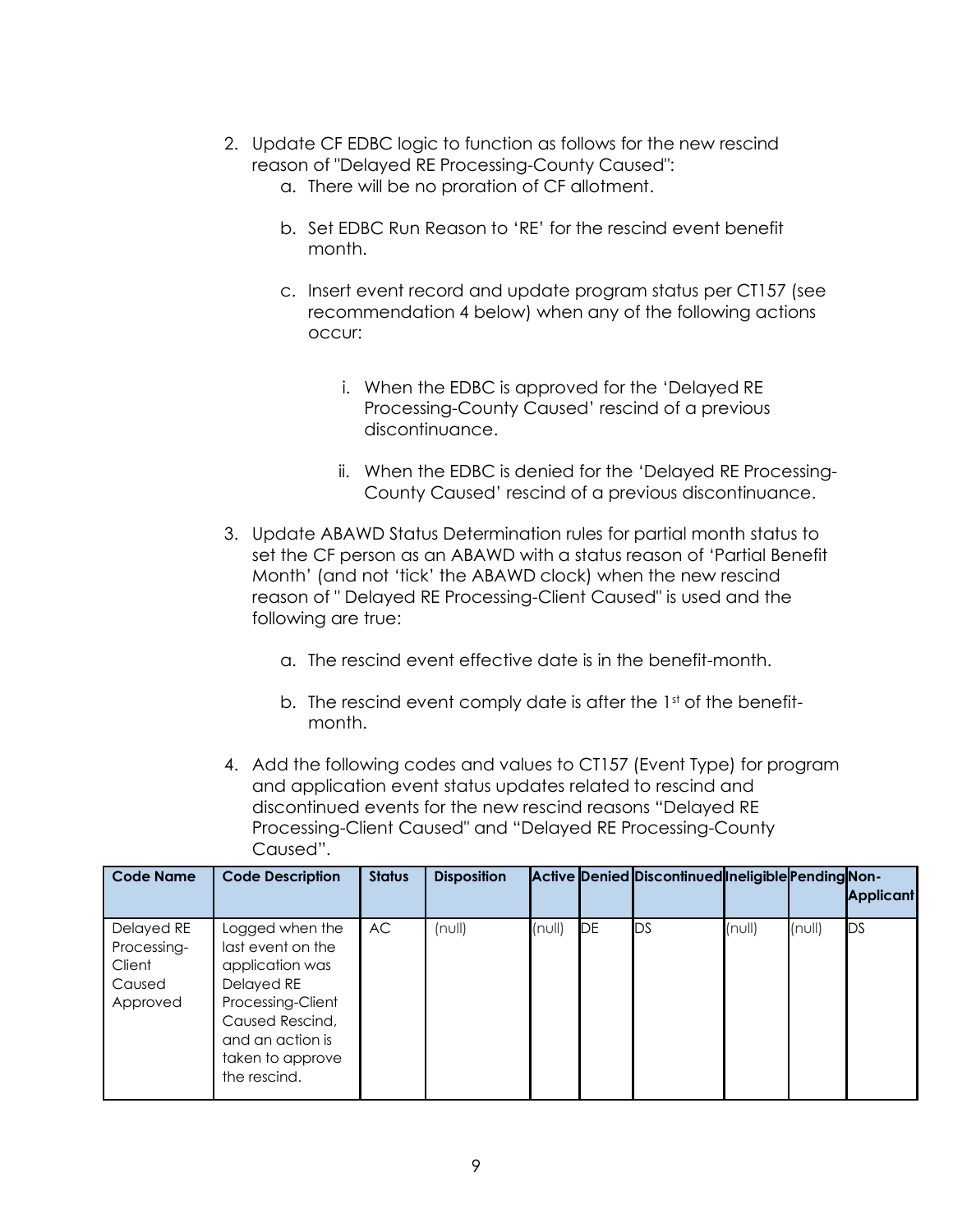| <b>Code Name</b>                                               | <b>Code Description</b>                                                                                                                                                                 | <b>Status</b> | <b>Disposition</b> |              |              | Active Denied Discontinued Ineligible Pending Non- |           |        | <b>Applicant</b> |
|----------------------------------------------------------------|-----------------------------------------------------------------------------------------------------------------------------------------------------------------------------------------|---------------|--------------------|--------------|--------------|----------------------------------------------------|-----------|--------|------------------|
| Delayed RE<br>Processing-<br>Client<br>Caused<br>Denied        | Logged when the<br>last event on the<br>application was<br>Delayed RE<br>Processing-Client<br>Caused Rescind,<br>and an action is<br>taken to<br>discontinue the<br>application.        | <b>DS</b>     | (null)             | <b>AA</b>    | $(n$ ull $)$ | (null)                                             | <b>AA</b> | (null) | (null)           |
| Delayed RE<br>Processing-<br>County<br>Caused<br>Approved      | Logged when the<br>last event on the<br>application was<br>Delayed RE<br>Processing-County<br>Caused Rescind,<br>and an action is<br>taken to approve<br>the rescind.                   | <b>AC</b>     | $(n \cup l)$       | $(n$ ull $)$ | DE           | <b>DS</b>                                          | (null)    | (null) | DS               |
| <b>Delayed RE</b><br>Processing-<br>County<br>Caused<br>Denied | Logged when the<br>last event on the<br>application was<br><b>Delayed RE</b><br>Processing-County<br>Caused Rescind,<br>and an action is<br>taken to<br>discontinue the<br>application. | <b>DS</b>     | (null)             | AA           | $(n$ ull $)$ | (null)                                             | AA        | (null) | (null)           |

## **2.2.3 Programs Impacted**

<span id="page-9-1"></span><span id="page-9-0"></span>CF **TCF** 

## **2.2.4 Performance Impacts**

N/A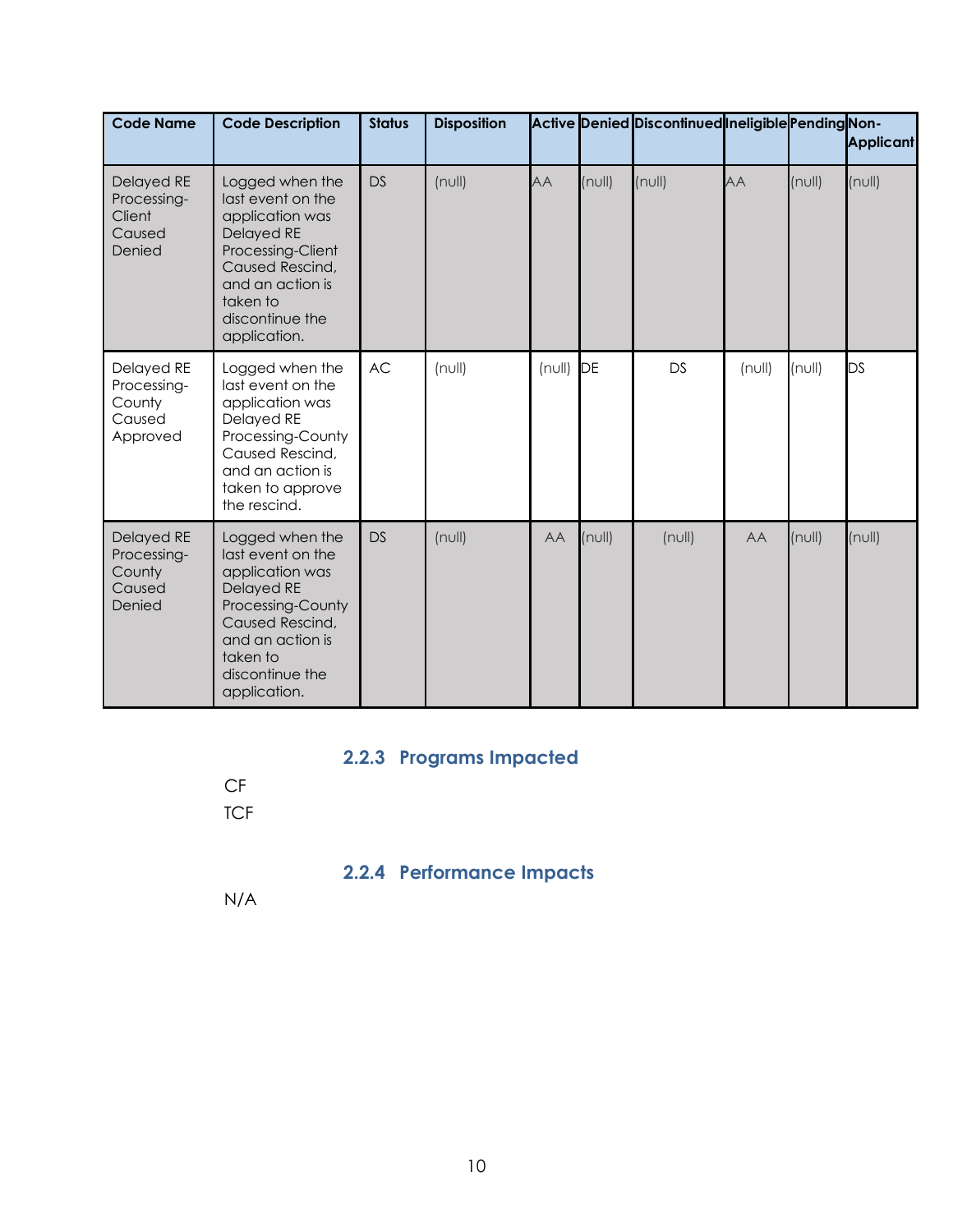#### <span id="page-10-1"></span><span id="page-10-0"></span>**2.3 Correspondence – Update Action verbiage, CF\_AP\_ACTION8**

#### **2.3.1 Overview**

Update the verbiage of the existing Action fragment.

**Action Fragment Name and ID:** CF\_AP\_ACTION8 (ID = 4077) **Known State NOA:** Taken from State NOA CF 377.1 (05/20) **Current Programs**: CalFresh **Current Action Type**: Approval **Current Fragment Level**: Program **Currently Repeatable**: No **Existing Languages**: English, Spanish

#### <span id="page-10-2"></span>**2.3.2 NOA Verbiage**

1. Update the verbiage of the existing action fragment in English.

| <b>Description</b> | <b>Existing Action verbiage</b>                                                                                                                                                                                                                                                                                                 | <b>Updated Action verbiage Formatting*</b>                                                                                                                                                                                                                                                                                                            |                                                                                                                    |
|--------------------|---------------------------------------------------------------------------------------------------------------------------------------------------------------------------------------------------------------------------------------------------------------------------------------------------------------------------------|-------------------------------------------------------------------------------------------------------------------------------------------------------------------------------------------------------------------------------------------------------------------------------------------------------------------------------------------------------|--------------------------------------------------------------------------------------------------------------------|
| <b>Static</b>      | <b>YOUR APPLICATION FOR</b><br>CALFRESH BENEFITS HAS<br><b>BEEN APPROVED.</b>                                                                                                                                                                                                                                                   | YOUR APPLICATION FOR<br><b>CALFRESH BENEFITS HAS</b><br>IBEEN APPROVED.                                                                                                                                                                                                                                                                               | Arial Size 10                                                                                                      |
|                    | Your initial amount of<br>benefits is:<br><benefitamount>for<br/><month1>. Your benefit<br/>amount for the rest of<br/>your certification period<br/>will be<br/><nextbenefitamount><br/>from <certifbegindate><br/>through<br/><certifenddate>.</certifenddate></certifbegindate></nextbenefitamount></month1></benefitamount> | Your initial amount of<br>benefits is:<br><benefitamount>for<br/><month1>. Your benefit<br/>amount per month for<br/>the rest of your<br/>certification period will<br/>be <nextbenefitamount> and bolded,<br/>from <certifbegindate><br/>through<br/><certifenddate>.</certifenddate></certifbegindate></nextbenefitamount></month1></benefitamount> | "Your<br>application for<br>CalFresh<br>benefits has<br>been<br>approved." will<br>be capitalized<br>Arial Size 10 |

NOA Mockup: See Supporting Document #1

\*English only, Spanish and threshold will generate based on project standards for that language.

2. Update the verbiage of the existing action fragment in Spanish.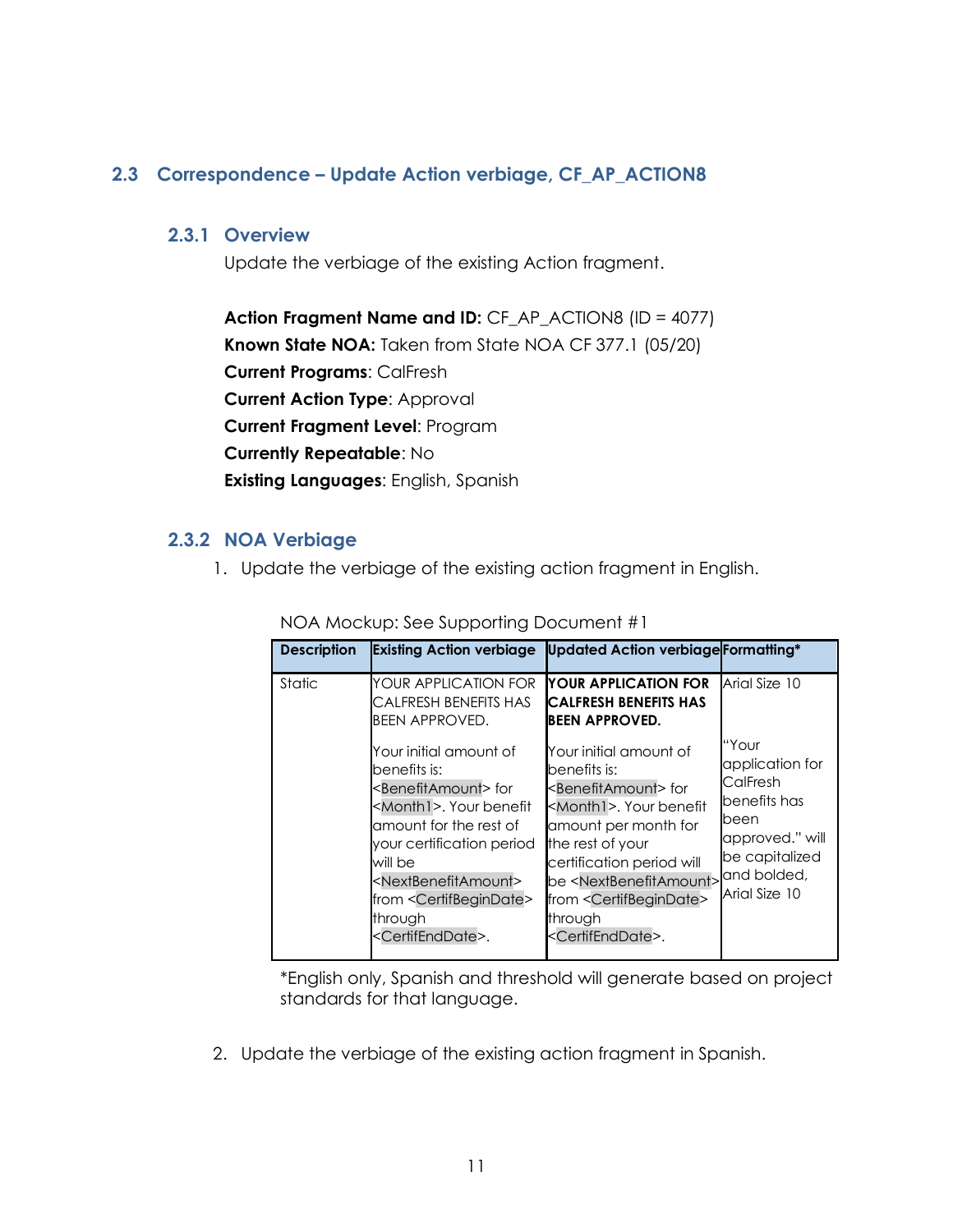| <b>Description</b> | <b>Existing Action verbiage</b>                                                                                                                                                                                                                                                                                                                                            | <b>Updated Action verbiage Addt'l</b>                                                                                                                                                                                                                                                                                                                                                                                                                                                       | <b> Formatting</b>                                                                                                    |
|--------------------|----------------------------------------------------------------------------------------------------------------------------------------------------------------------------------------------------------------------------------------------------------------------------------------------------------------------------------------------------------------------------|---------------------------------------------------------------------------------------------------------------------------------------------------------------------------------------------------------------------------------------------------------------------------------------------------------------------------------------------------------------------------------------------------------------------------------------------------------------------------------------------|-----------------------------------------------------------------------------------------------------------------------|
| <b>Static</b>      | SU SOLICITUD PARA<br><b>RECIBIR BENEFICIOS DE</b><br>CALFRESH HA SIDO<br>APROBADA.<br>La cantidad inicial de sus <br>beneficios es:<br><benefitamount> para<br/><month1>. La Cantidad<br/>de sus beneficios para el<br/>resto del period de<br/>certificación sera<br/><certifbegindate> a<br/><certifenddate>.</certifenddate></certifbegindate></month1></benefitamount> | SU SOLICITUD PARA<br><b>RECIBIR BENEFICIOS DE</b><br><b>CALFRESH HA SIDO</b><br>APROBADA.<br>La cantidad inicial de sus<br>beneficios es:<br><benefitamount> para<br/><month1>. La cantidad<br/>mensual de beneficios<br/>para el resto del período<br/>de certificación será<br/>l<nextbenefitamount> de¶<sup><nextbenefitamount> de</nextbenefitamount></sup><br/><certifbegindate> a<br/><certifenddate>.</certifenddate></certifbegindate></nextbenefitamount></month1></benefitamount> | "Su solicitud<br>para recibir<br>beneficios de<br>CalFresh ha sido<br>aprobada." will<br>be capitalized<br>and bolded |

#### <span id="page-11-0"></span>**2.3.3 NOA Variable Population**

N/A, there are no new variables being added with the verbiage update.

#### <span id="page-11-1"></span>**2.3.4 NOA Generation Condition**

This action fragment will now also generate on the 'CalFresh Recert Approval NOA' (as mentioned in Section 2.6.2 #1).

**Ordering on NOA:** Continues to be prior to the associated reason fragment.

#### <span id="page-11-3"></span><span id="page-11-2"></span>**2.4 Correspondence – Add New Message verbiage**

#### **2.4.1 Overview**

Add a new CF Message fragment.

**Known State NOA:** Taken from State NOA CF 377.1 and from existing message fragment, CF\_AP\_MESSAGE1 (Fragment ID = 5000)

**Programs**: CalFresh **Action Type**: Approval **Fragment Level**: Program **Repeatable**: No **Languages**: English, Spanish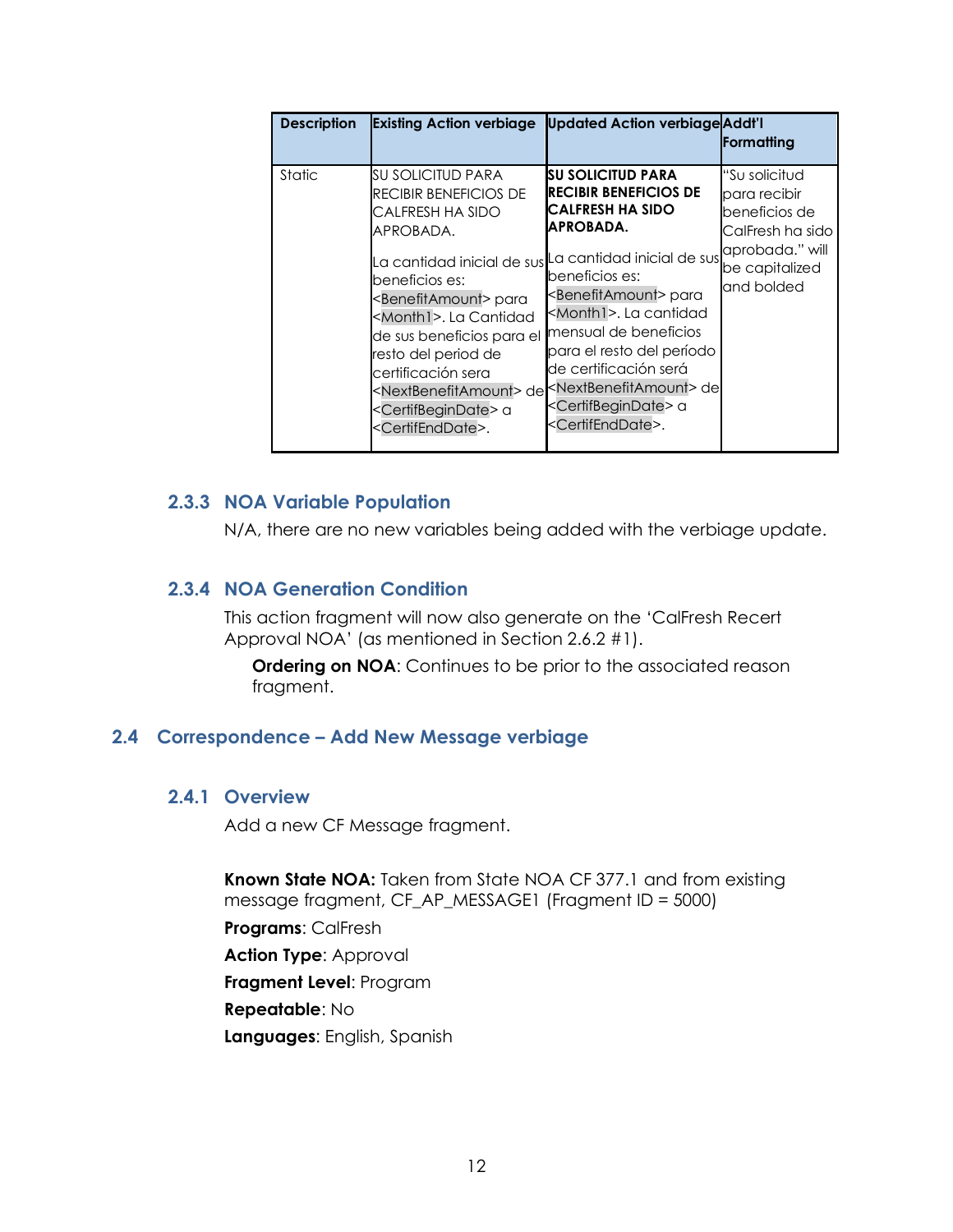#### <span id="page-12-0"></span>**2.4.2 NOA Verbiage**

1. Add a new CF NOA message for Approvals in English.

| <b>Description</b> | <b>Text</b>                                                                                                                                                                                                                                                                                                                                                                                                                                                                                                                                 | <b>Formatting*</b>                                                              |
|--------------------|---------------------------------------------------------------------------------------------------------------------------------------------------------------------------------------------------------------------------------------------------------------------------------------------------------------------------------------------------------------------------------------------------------------------------------------------------------------------------------------------------------------------------------------------|---------------------------------------------------------------------------------|
| Static             | For CalFresh, your family size is <assistanceunitsize>. Your IRT is Arial, Size<br/>\$<currentirtlimit>.<br/><b>IF YOU ALSO APPLIED FOR CASH AID, and it has not yet been</b><br/>approved, your CalFresh benefits may be lowered or<br/>stopped without another notice if your cash aid is approved.<br/>The amounts used to figure your CalFresh are shown on this<br/>notice. If your case contains a disqualified person(s) and<br/>that/those person(s) has/have income, all of their income is</currentirtlimit></assistanceunitsize> | тO<br>"If you also<br>applied for<br>cash aid"<br>will be<br>capitalized<br>and |
|                    | used to compute your CalFresh allotment.                                                                                                                                                                                                                                                                                                                                                                                                                                                                                                    | bolded,<br>Arial Size 10                                                        |
|                    |                                                                                                                                                                                                                                                                                                                                                                                                                                                                                                                                             |                                                                                 |

NOA Mockup: See Supporting Document #1

\*English only, Spanish and threshold will generate based on project standards for that language.

2. Add a new CF NOA message for Approvals in Spanish.

| <b>Description</b> | Text                                                                                                                                                                                                                                                                                                                                                                                                                                                                                                                                                                                                                                                                                                        | Addi'l<br>Formatting                                                                                                                |
|--------------------|-------------------------------------------------------------------------------------------------------------------------------------------------------------------------------------------------------------------------------------------------------------------------------------------------------------------------------------------------------------------------------------------------------------------------------------------------------------------------------------------------------------------------------------------------------------------------------------------------------------------------------------------------------------------------------------------------------------|-------------------------------------------------------------------------------------------------------------------------------------|
| Static             | Para CalFresh, el tamaño de su familia es<br><assistanceunitsize>. Su IRT es <currentirtlimit>.<br/>SI TAMBIÉN PRESENTÓ UNA SOLICITUD PARA RECIBIR<br/>ASISTENCIA MONETARIA, y esta todavía no ha sido<br/>aprobada, es posible que sus beneficios de CalFresh sean<br/>reducidos o descontinuados sin ningún otro aviso si se<br/>aprueba su solicitud para asistencia monetaria.<br/>Las cantidades utilizadas para calcular su CalFresh están<br/>indicadas en esta notificación. Si su caso incluye alguna<br/>persona que no es elegible y esta persona tiene ingresos,<br/>todos sus ingresos se tienen en cuenta para calcular su<br/>asignación de CalFresh.</currentirtlimit></assistanceunitsize> | "Si tambiénl<br>presentó<br>una<br>solicitud<br>para recibir<br>asistencia<br>monetaria"<br>will be<br>capitalized<br>and<br>bolded |

#### <span id="page-12-1"></span>**2.4.3 NOA Variable Population**

The following variables will populate in the new NOA message.

Note: Its variable population is identical to the variable population of existing message fragment, CF\_AP\_MESSAGE1.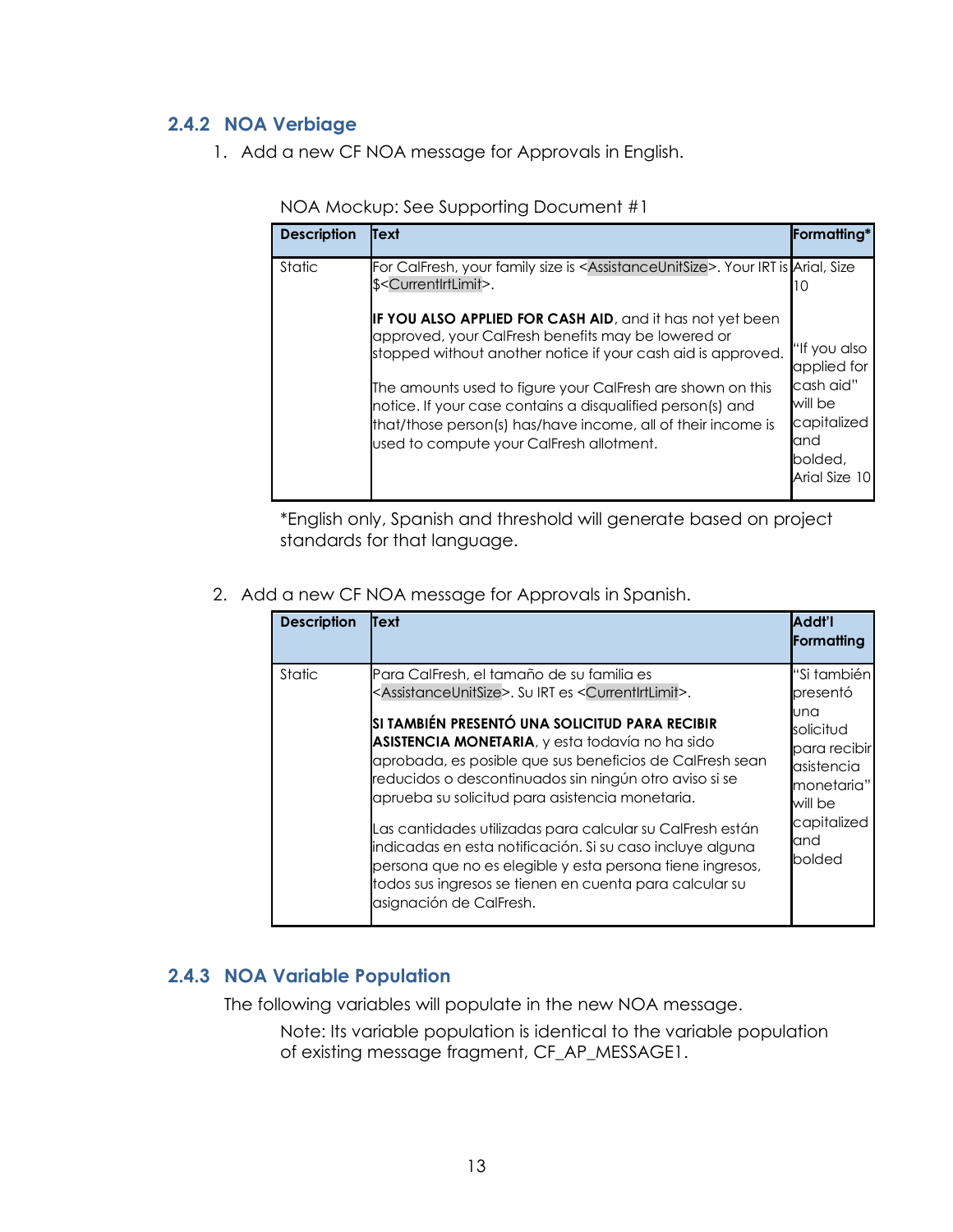| <b>Description</b> | Text                                                                                          | Formatting*           |
|--------------------|-----------------------------------------------------------------------------------------------|-----------------------|
| AssistanceUnitSize | The assistance unit size of the case.<br>For example: 1                                       | Arial<br>Font Size 10 |
| CurrentIrtLimit    | The current IRT limit for the case's<br>assistance unit family size.<br>For example: \$996.00 | Arial<br>Font Size 10 |

#### <span id="page-13-0"></span>**2.4.4 NOA Generation Conditions**

This new message fragment will generate on the 'CalFresh Recert Approval NOA' (as mentioned in Section 2.6.2 #2).

**Ordering on NOA:** This will be the first message fragment generated on this CF Recert Approval NOA.

Note: For the 'CalFresh Recert Approval NOA', there will be an additional message fragment (detailed in Section 2.5 and 2.6.2 #3) following this new message fragment.

#### <span id="page-13-2"></span><span id="page-13-1"></span>**2.5 Correspondence – Update Message verbiage, CF\_AP\_MESSAGE5**

#### **2.5.1 Overview**

Update the verbiage of the existing Message fragment.

**Action Fragment Name and ID:** CF\_AP\_MESSAGE5 (ID = 5030) **Known State NOA:** Taken from State NOA CF 377.1 (05/20) **Current Programs**: CalFresh **Current Action Type**: Approval **Current Fragment Level**: Program **Currently Repeatable**: No **Existing Languages**: English, Spanish

#### <span id="page-13-3"></span>**2.5.2 NOA Verbiage**

1. Update the verbiage of the existing message fragment in English.

NOA Mockup: See Supporting Document #1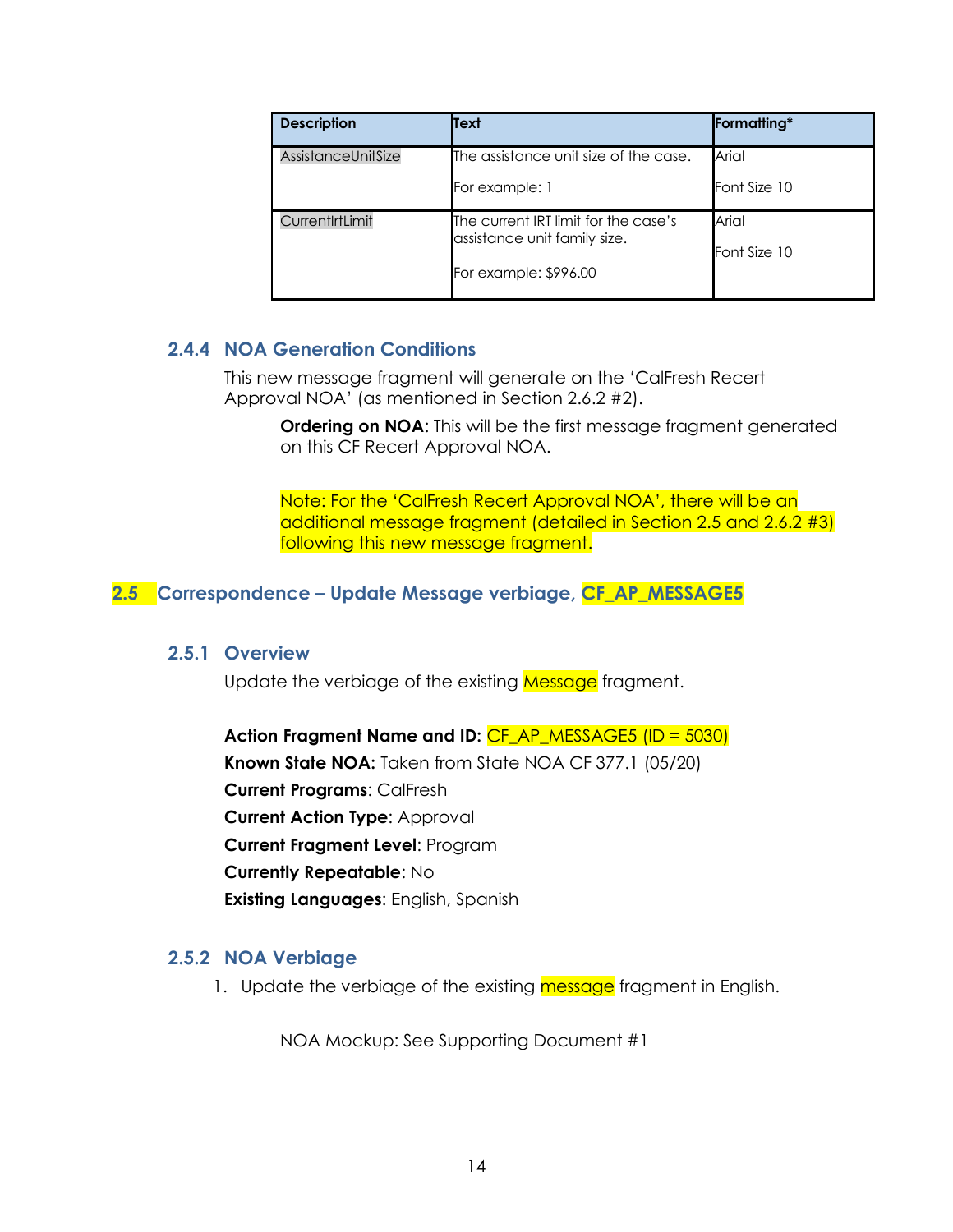| <b>Description</b> | <b>Existing Message</b><br><mark>verbiage</mark>                                                                                                                                                                                                                                                                                                                                                                                                                                                                                                                                                                                                                                                                                                                                                                                                                                                                       | <b>Updated Message</b><br>verbiage                                                                                                                                                                                                                                                                                                                                                                                                                                                                                                                                                                                                                                                                                                                                                                                                                                                                                                   | Formatting* |
|--------------------|------------------------------------------------------------------------------------------------------------------------------------------------------------------------------------------------------------------------------------------------------------------------------------------------------------------------------------------------------------------------------------------------------------------------------------------------------------------------------------------------------------------------------------------------------------------------------------------------------------------------------------------------------------------------------------------------------------------------------------------------------------------------------------------------------------------------------------------------------------------------------------------------------------------------|--------------------------------------------------------------------------------------------------------------------------------------------------------------------------------------------------------------------------------------------------------------------------------------------------------------------------------------------------------------------------------------------------------------------------------------------------------------------------------------------------------------------------------------------------------------------------------------------------------------------------------------------------------------------------------------------------------------------------------------------------------------------------------------------------------------------------------------------------------------------------------------------------------------------------------------|-------------|
| Static             | <b>Your CalFresh household</b><br>may be eligible to a<br><b>State Utility Assistance</b><br>Subsidy (SUAS) payment.<br>If eligible, the county will<br>cash payment. This is a<br><mark>one-time per year</mark><br>payment and if eligible it<br>will be put into your cash<br><b>EBT account. If you do</b><br><mark>not have a cash EBT</mark><br>account, one will be set<br><mark>up for you on your</mark><br>CalFresh EBT card. You<br>will not have to do<br>anything to get a new<br><mark>card, but you can use it</mark><br>to cover expenses not<br>otherwise covered by<br>CalFresh. This payment<br>allows the county to use<br>the highest utility<br>deduction (Standard<br>Utility Allowance - SUA)<br>for food benefits. You<br>may use this \$20.01 when for food benefits. You<br>you use your EBT card. If<br>you want to know more,<br><mark>please contact your</mark><br>local county office. | Your CalFresh household Arial Size 10<br>may be eligible to a<br><b>State Utility Assistance</b><br>Subsidy (SUAS) payment.<br>If eligible, the county will<br>award you a \$20.01 SUAS <mark>award you a \$20.01 SUAS</mark><br>cash payment. This is a<br><mark>one-time per year</mark><br>payment and if eligible it<br>will be put into your cash<br><b>Electronic Benefit</b><br>Transfer (EBT) account. If<br>you do not have a cash<br><b>EBT account, one will be</b><br>set up for you on your<br>CalFresh EBT card. You<br>will not have to do<br>anything to get a new<br><mark>card, but you can use it</mark><br>to cover expenses not<br>otherwise covered by<br>CalFresh. This payment<br>allows the county to use<br>the highest utility<br>deduction (Standard<br>Utility Allowance - SUA)<br>may use this \$20.01 when<br>you use your EBT card. If<br>you want to know more,<br><mark>please contact your</mark> |             |
|                    |                                                                                                                                                                                                                                                                                                                                                                                                                                                                                                                                                                                                                                                                                                                                                                                                                                                                                                                        | local county office.                                                                                                                                                                                                                                                                                                                                                                                                                                                                                                                                                                                                                                                                                                                                                                                                                                                                                                                 |             |

\*English only

2. Update the verbiage of the existing action fragment in Spanish.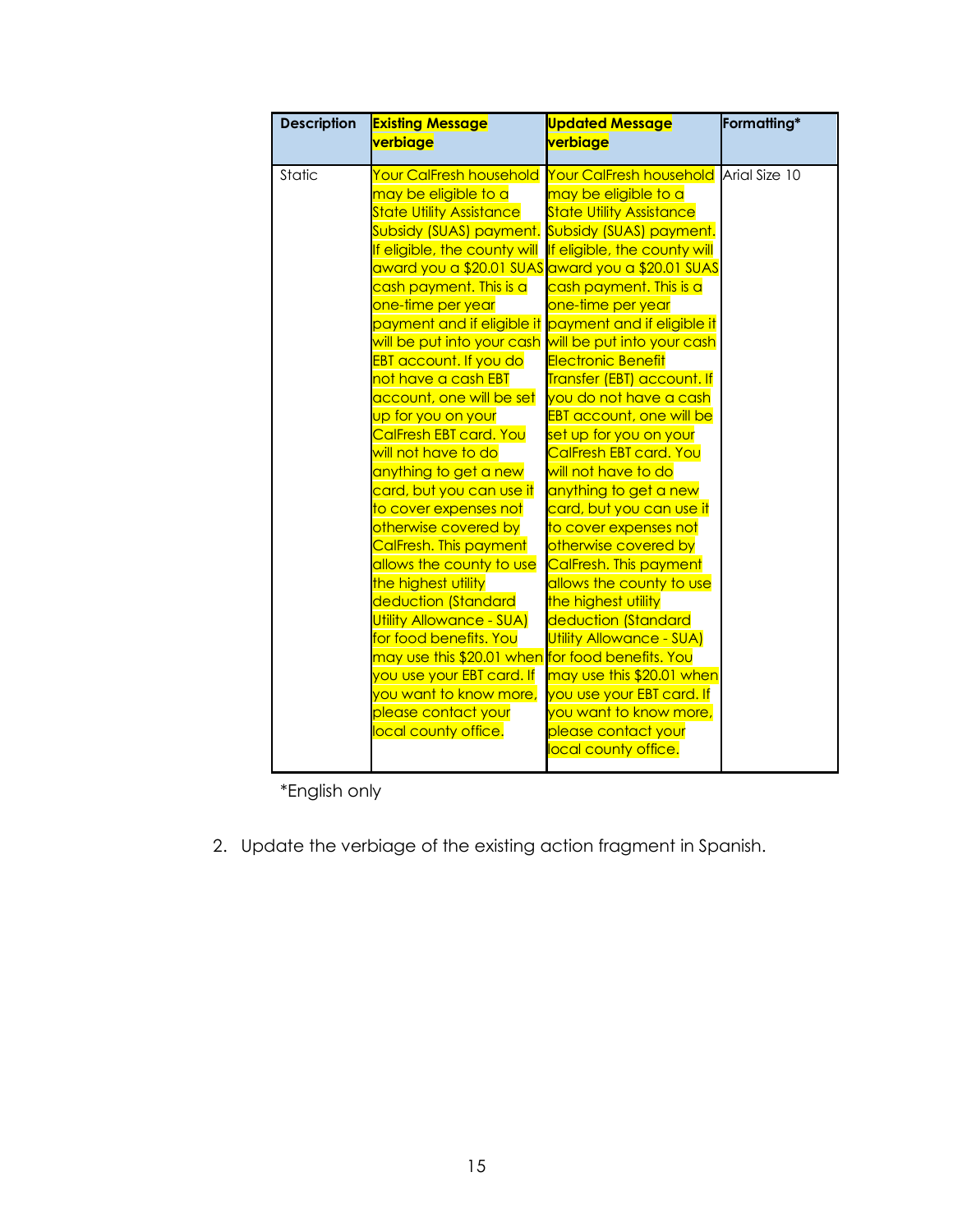| <b>Description</b> | <b>Existing Action verbiage Updated Action verbiage</b> Addt'l |                                                                                                     |                |
|--------------------|----------------------------------------------------------------|-----------------------------------------------------------------------------------------------------|----------------|
|                    |                                                                |                                                                                                     | Formatting     |
| Static             | Su hogar de CalFresh                                           | Es posible que su hogar                                                                             | Spanish and    |
|                    | puede ser elegible para                                        | de CalFresh sea elegible                                                                            | threshold will |
|                    | un pago proveniente del para un pago                           |                                                                                                     | generate based |
|                    | Subsidio del Estado para                                       | proveniente del Subsidio                                                                            | on project     |
|                    | Asistencia con los                                             | <mark>del Estado para</mark>                                                                        | standards for  |
|                    | Servicios Públicos y                                           | Asistencia con los                                                                                  | that language. |
|                    | <b>Municipales (State Utility</b>                              | Servicios Públicos y                                                                                |                |
|                    | <mark>Assistance Subsidy -</mark>                              | <b>Municipales (State Utility</b>                                                                   |                |
|                    | SUAS). Si es elegible, el                                      | Assistance Subsidy, o                                                                               |                |
|                    | Condado le otorgará un                                         | SUAS). Si es elegible, el                                                                           |                |
|                    | pago de \$20.01 por el                                         | Condado le otorgará un                                                                              |                |
|                    | SUAS. Éste es un sólo                                          | pago de \$20.01 por el                                                                              |                |
|                    | pago por año y si es                                           | SUAS. Este es un pago                                                                               |                |
|                    | elegible, se depositará                                        | anual y, si es elegible, se                                                                         |                |
|                    | en su cuenta de EBT                                            | depositará en su cuenta                                                                             |                |
|                    | transferencia                                                  | de EBT (transferencia                                                                               |                |
|                    | electrónica de                                                 | electrónica de                                                                                      |                |
|                    | beneficios). Si no tiene                                       | beneficios). Si no tiene                                                                            |                |
|                    | una cuenta EBT                                                 | una cuenta EBT                                                                                      |                |
|                    | monetaria, se                                                  | monetaria, se                                                                                       |                |
|                    | establecerá una en su                                          | establecerá una en su                                                                               |                |
|                    | tarjeta EBT de CalFresh.                                       | tarjeta EBT de CalFresh.                                                                            |                |
|                    | No tendrá que hacer                                            | No tendrá que hacer                                                                                 |                |
|                    | nada para recibir una                                          | nada para recibir una                                                                               |                |
|                    | tarjeta nueva, pero                                            | tarjeta nueva, pero                                                                                 |                |
|                    | puede usarla para cubrir puede usarla para cubrir              |                                                                                                     |                |
|                    | gastos que no cubre                                            | gastos que no cubre                                                                                 |                |
|                    | CalFresh. Este pago le                                         | CalFresh. Este pago le<br><mark>permite al Condado usar</mark> <mark>permite al Condado usar</mark> |                |
|                    | <mark>la deducción más alta</mark>                             | la deducción más alta                                                                               |                |
|                    | <mark>(cantidad estándar</mark>                                | cantidad estándar                                                                                   |                |
|                    | permitida para servicios                                       | permitida para servicios                                                                            |                |
|                    | públicos y municipales,                                        | públicos y municipales                                                                              |                |
|                    | <mark>conocida en inglés</mark>                                | <b>Standard Utility</b>                                                                             |                |
|                    | como Standard Utility                                          | Allowance, o SUAII para                                                                             |                |
|                    | Allowance - SUA), para                                         | beneficios de alimentos.                                                                            |                |
|                    | beneficios de alimentos.                                       | <b>Usted puede usar los</b>                                                                         |                |
|                    | Usted puede usar los                                           | \$20.01 cuando use su                                                                               |                |
|                    | \$20.01 cuando use su                                          | tarjeta de EBT. Si desea                                                                            |                |
|                    | tarjeta de EBT. Si quiere                                      | <mark>saber más acerca de</mark>                                                                    |                |
|                    | <mark>saber más acerca de</mark>                               | esto, por favor, llame a                                                                            |                |
|                    | esto, por favor llame a la                                     | la oficina local de su                                                                              |                |
|                    | <mark>oficina local en su</mark>                               | <mark>condado.</mark>                                                                               |                |
|                    | <mark>condado.</mark>                                          |                                                                                                     |                |
|                    |                                                                |                                                                                                     |                |

## <span id="page-15-0"></span>**2.5.3 NOA Variable Population**

N/A, there are no variables in this fragment.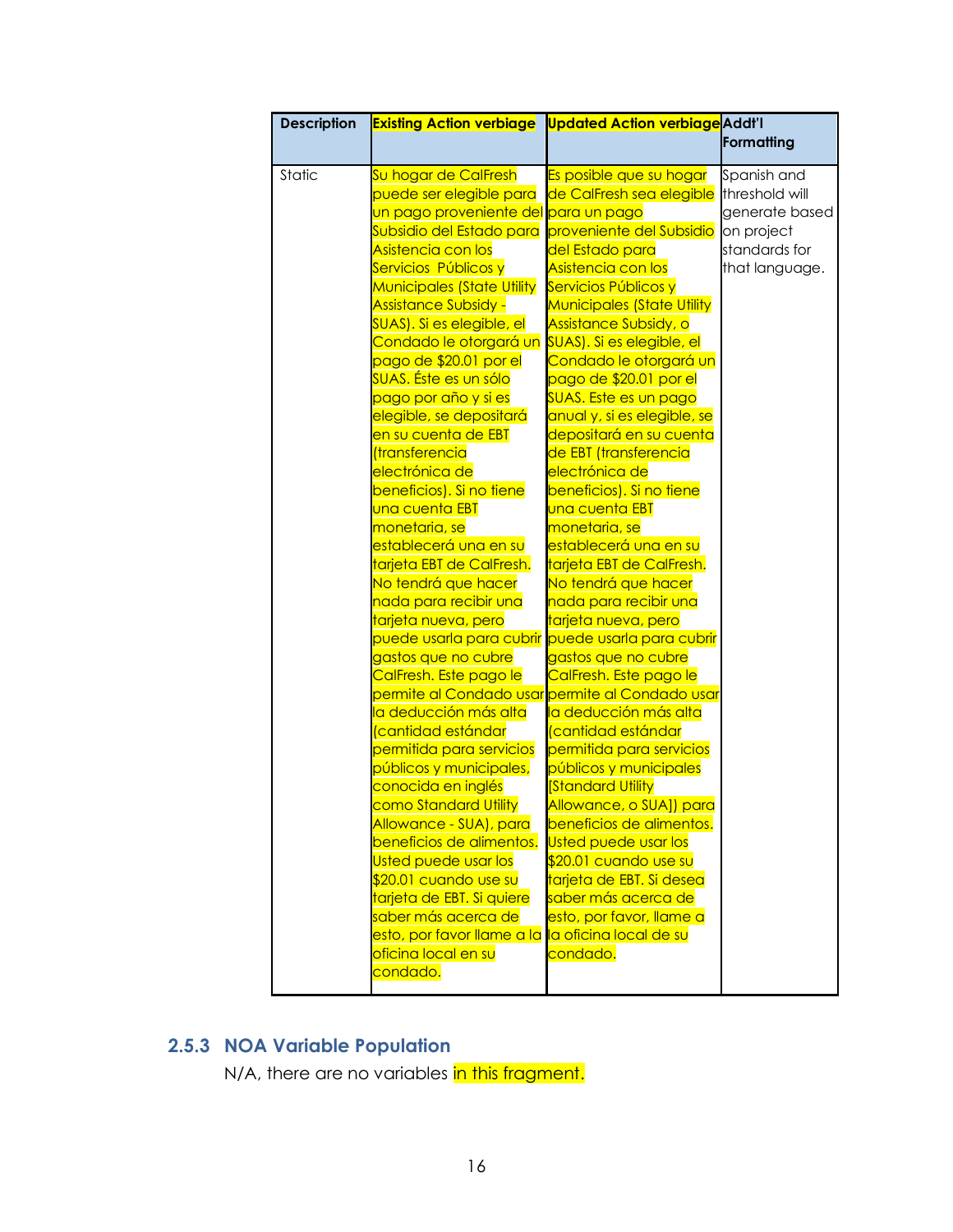#### <span id="page-16-0"></span>**2.5.4 NOA Generation Condition**

There are no changes to the existing generation conditions. **Ordering on NOA:** This existing message fragment will be the last message fragment of the NOA.

#### <span id="page-16-2"></span><span id="page-16-1"></span>**2.6 Correspondence – Update CF Recertif. Approval NOA**

#### **2.6.1 Overview**

Update the existing CalFresh Recertification Approval NOA to be generated with updated action, message, and budget fragments.

**Existing Reason Fragment ID: 7239 (CF AP CF APPROVED F281) Known State NOA:** Taken from State NOA CF 377.1 (05/20) **Current NOA Template:** CF\_NOA\_TEMPLATE (ID = 3027) **Current Programs**: CalFresh **Current Action Type**: Approval **Current Fragment Level**: Person **Currently Repeatable**: Yes **Include NA Back 9**: Yes **Current Forms/NOAs Generated with this NOA**: N/A **Existing Languages**: English, Spanish

#### <span id="page-16-3"></span>**2.6.2 NOA Verbiage**

The CF Recertification Approval NOA will have the following updates:

1. Update the Recertification Approval NOA with a different action fragment verbiage.

Technical Note: As CF\_AP\_ACTION2 (Fragment ID = 4001) was only used in the CF Recertification Approval NOA and per this Section is now being replaced with CF\_AP\_ACTION8, obsolete and remove the CF AP ACTION2 action fragment from the database and from any related code.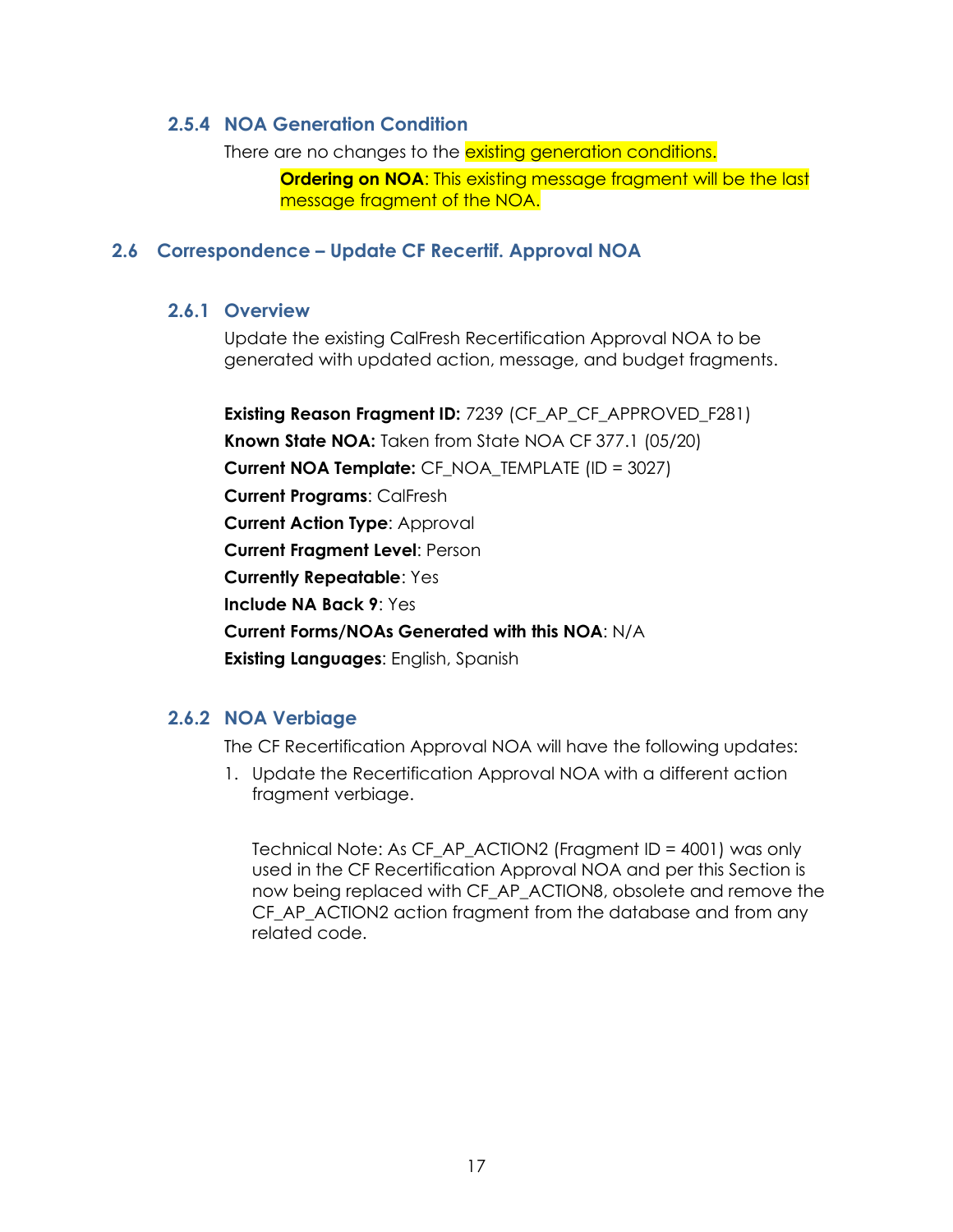| <b>Existing Action</b><br>Fragment ID,<br><b>Name</b> | <b>Existing Action verbiage</b>                                                                                                                                                                                                                                                                                                                                                                                                                                                                | Fragment ID,<br><b>Name</b> | <b>Updated Action Updated Action Verbiage</b>                                                                                                                                                                                                                                                                                                                                                                                                          |
|-------------------------------------------------------|------------------------------------------------------------------------------------------------------------------------------------------------------------------------------------------------------------------------------------------------------------------------------------------------------------------------------------------------------------------------------------------------------------------------------------------------------------------------------------------------|-----------------------------|--------------------------------------------------------------------------------------------------------------------------------------------------------------------------------------------------------------------------------------------------------------------------------------------------------------------------------------------------------------------------------------------------------------------------------------------------------|
| 4001.<br>CF AP ACTION<br>2                            | Effective<br><cfrecertdate>, the<br/>County has approved<br/>your application for re-<br/>certification for CalFresh<br/>benefits. Your re-<br/>certification period covers<br/>from <dayafterrdmonth><br/>through <rdduedate>.<br/><b>Beginning</b><br/><monthafterrdduedate><br/>you will get<br/>\$<rdbenefitamount>for<br/>the following individual(s):<br/><approvedeligpeople></approvedeligpeople></rdbenefitamount></monthafterrdduedate></rdduedate></dayafterrdmonth></cfrecertdate> | 4077.                       | <b>IYOUR APPLICATION FOR</b><br>CF AP ACTION CALFRESH BENEFITS HAS<br><b>IBEEN APPROVED.</b><br>Your initial amount of<br>benefits is:<br>\$ <benefitamount>for<br/><benefitmonth>. Your<br/>benefit amount per<br/>month for the rest of your<br/>certification period will be<br/>\$<restbenefitamount><br/>from <certifbegindate><br/>through <certifenddate>.</certifenddate></certifbegindate></restbenefitamount></benefitmonth></benefitamount> |

2. Update the Recertification Approval NOA to replace the current message fragment with the new message fragment created in the previous Section.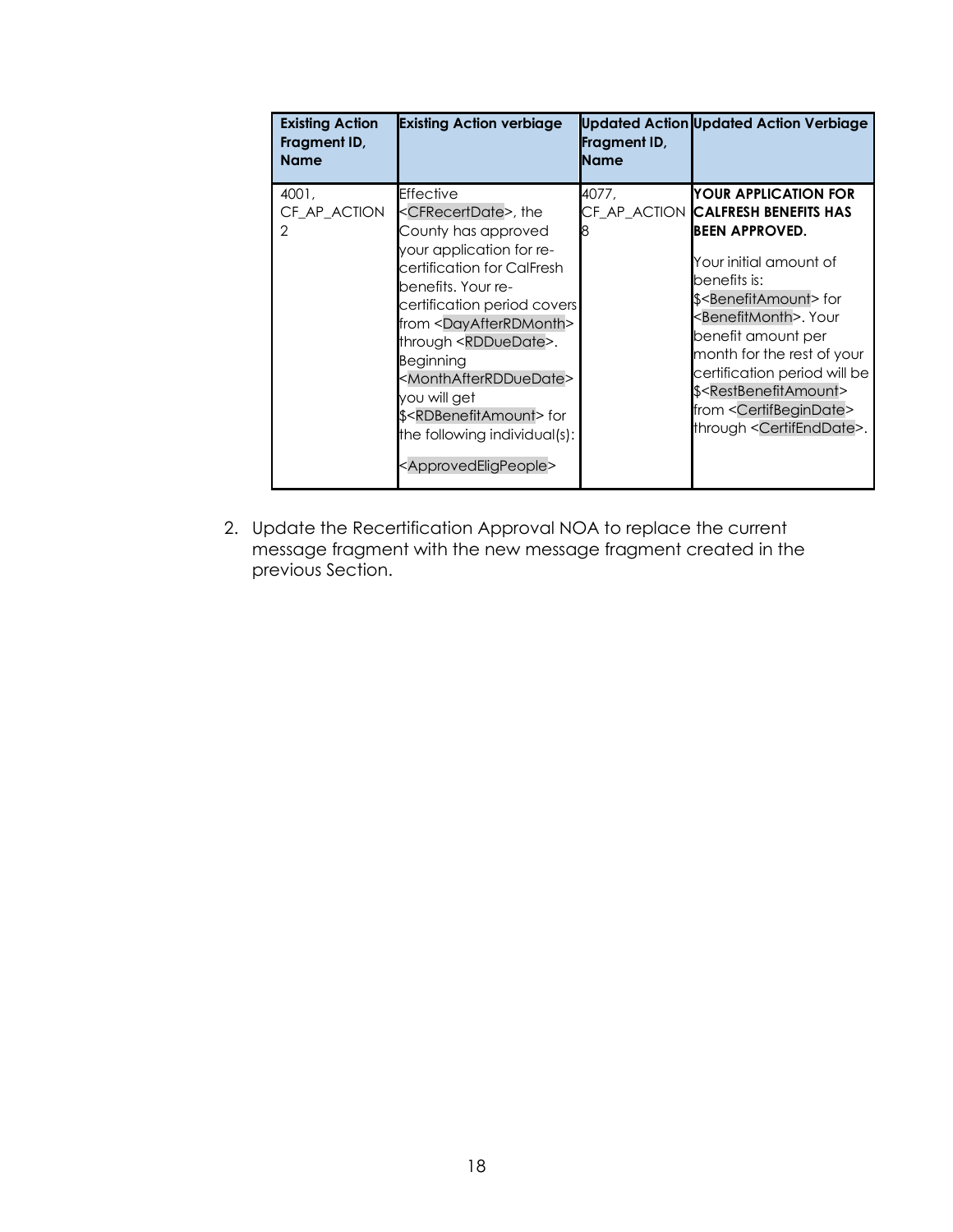| <b>Existing</b><br>Message<br>Fragment ID,<br><b>Name</b> | <b>Existing Message verbiage</b>                                                                                                                                                                                                                                                                                                                                                                                                                                                                                                                                                                                                                                                                                                                                                                                                                                                                                                                                                                                                                                                                                                                                                        | <b>Updated</b><br><b>Message</b><br>Fragment ID,<br><b>Name</b> | <b>Updated Message Verbiage</b>                                                                                                                                                                                                                                                                                                                                                                                                                                                                                                                                                                                                 |
|-----------------------------------------------------------|-----------------------------------------------------------------------------------------------------------------------------------------------------------------------------------------------------------------------------------------------------------------------------------------------------------------------------------------------------------------------------------------------------------------------------------------------------------------------------------------------------------------------------------------------------------------------------------------------------------------------------------------------------------------------------------------------------------------------------------------------------------------------------------------------------------------------------------------------------------------------------------------------------------------------------------------------------------------------------------------------------------------------------------------------------------------------------------------------------------------------------------------------------------------------------------------|-----------------------------------------------------------------|---------------------------------------------------------------------------------------------------------------------------------------------------------------------------------------------------------------------------------------------------------------------------------------------------------------------------------------------------------------------------------------------------------------------------------------------------------------------------------------------------------------------------------------------------------------------------------------------------------------------------------|
| 5000,<br>CF_AP_MESS<br>AGE1                               | For CalFresh, your family size<br>is <assistanceunitsize>. Your<br/>IRT is \$<currentirtlimit>.<br/>IF YOU ALSO APPLIED FOR<br/>CASH AID, and it has not yet<br/>been approved, your<br/>CalFresh benefits may be<br/>lowered or stopped without<br/>another notice if your cash<br/>aid is approved.<br/>Your CalFresh benefits will be<br/>available through Electronic<br/>Benefit Transfer- EBT on the<br/><ebtavailableday> of each<br/>month.<br/>The amounts used to figure<br/>your CalFresh are shown on<br/>this notice. If your case<br/>contains a disqualified<br/>person(s) and that/those<br/>person(s) has/have income,<br/>all of their income is used to<br/>compute your CalFresh<br/>allotment.<br/>EBT: Keep your plastic<br/>Golden State Advantage<br/>card, even if your aid is<br/>terminated.<br/>Please do not throw it away.<br/>Medi-Cal: This Notice of<br/>Action does not change or<br/>stop Medi-Cal benefits. If<br/>there is any change in your<br/>Medi-Cal benefits, you will<br/>receive another Notice of<br/>Action. Keep your plastic<br/><b>Benefits Identification</b><br/>Card(s).</ebtavailableday></currentirtlimit></assistanceunitsize> | fragment<br>from previous<br>Section 2.4.                       | New message For CalFresh, your family size<br>is <assistanceunitsize>. Your<br/>IRT is \$<currentirtlimit>.<br/><b>IF YOU ALSO APPLIED FOR</b><br/>CASH AID, and it has not yet<br/>been approved, your<br/>CalFresh benefits may be<br/>lowered or stopped without<br/>another notice if your cash<br/>aid is approved.<br/>The amounts used to figure<br/>your CalFresh are shown on<br/>this notice. If your case<br/>contains a disqualified<br/>person(s) and that/those<br/>person(s) has/have income,<br/>all of their income is used to<br/>compute your CalFresh<br/>allotment.</currentirtlimit></assistanceunitsize> |

3. Add an additional message fragment to the <mark>CF Recertification</mark> Approval NOA (which was updated per previous Section 2.5).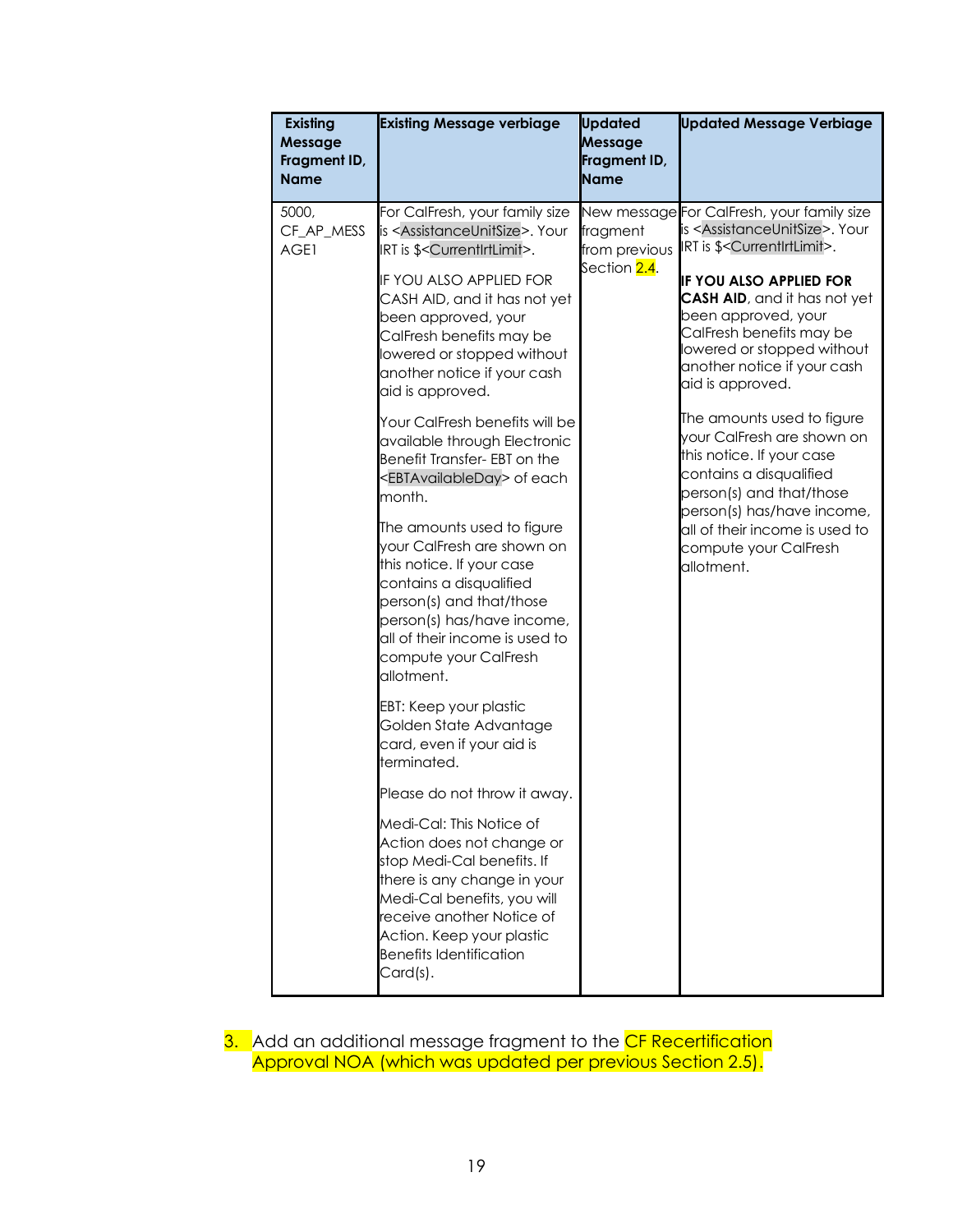| <b>Additional</b><br><b>Message</b><br>Fragment ID,<br><b>Name</b> | <b>Message Verbiage</b>                                             |
|--------------------------------------------------------------------|---------------------------------------------------------------------|
| 5030,                                                              | Your CalFresh household may be eligible to a                        |
|                                                                    | CF_AP_MESSAGE5 <mark>State Utility Assistance Subsidy (SUAS)</mark> |
|                                                                    | payment. If eligible, the county will award you                     |
|                                                                    | a \$20.01 SUAS cash payment. This is a one-                         |
|                                                                    | time per year payment and if eligible it will be                    |
|                                                                    | put into your cash Electronic Benefit Transfer                      |
|                                                                    | (EBT) account. If you do not have a cash EBT                        |
|                                                                    | account, one will be set up for you on your                         |
|                                                                    | CalFresh EBT card. You will not have to do                          |
|                                                                    | anything to get a new card, but you can use                         |
|                                                                    | it to cover expenses not otherwise covered                          |
|                                                                    | by CalFresh. This payment allows the county                         |
|                                                                    | to use the highest utility deduction (Standard                      |
|                                                                    | Utility Allowance - SUA) for food benefits. You                     |
|                                                                    | may use this \$20.01 when you use your EBT                          |
|                                                                    | card. If you want to know more, please                              |
|                                                                    | <u>contact your local county office.</u>                            |
|                                                                    |                                                                     |

4. Update the Recertification Approval NOA to add a CF Approval budget, BUDGT\_CF\_APPROVAL\_SAR (Fragment ID = 1285).

Note: This CF Approval budget is currently also on the Expedited CalFresh Approval NOA.

#### <span id="page-19-0"></span>**2.6.3 NOA Variable Population**

#### **A. Variable Population**

- 1. Action fragment, CF\_AP\_ACTION8 There are no changes to this variable population logic.
- 2. New Message fragment

Variable population of the new message fragment is identical to the variable population of existing CF NOA message, CF\_AP\_MESSAGE1 (Fragment ID = 5000).

There are no changes to this variable population logic.

- 3. Additional Message fragment, CF\_AP\_MESSAGE5 This message fragment has no variables to populate.
- 4. Budget fragment, BUDGT\_CF\_APPROVAL\_SAR There are no changes to this variable population logic.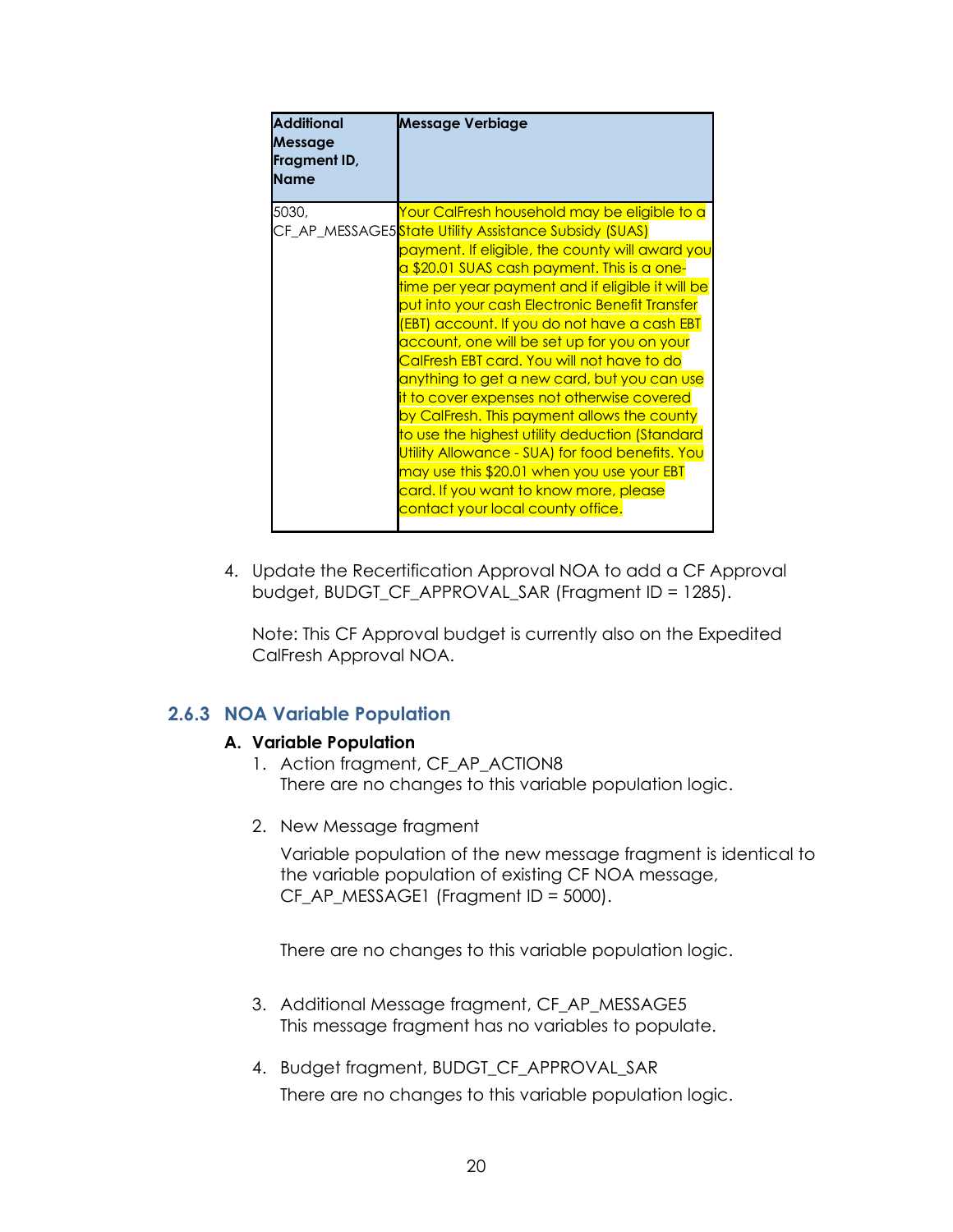#### **B. Fragment Regulations**

The regulations for the CF Recertification Approval NOA will be updated to the following:

MPP 63-300.4, 63-504.1, 63-504.22, 63-504.6

#### **C. NOA Title and Footer References**

The existing NOA Reason for CF Recertification Approval will have the following references:

**NOA reference on Document List page** continues to be: CalFresh Recert Approval NOA

**NOA Title** continues to be: CALFRESH NOTICE OF APPROVAL

The NOA Footer will be updated to the latest version: **NOA Footer**: CF 377.1 (05/20)

#### <span id="page-20-0"></span>**2.6.4 NOA Generation Conditions**

#### **A. Update Reason Fragment Generation**

- a) Along with the existing generation logic, add an additional scenario to the logic to also generate the existing CalFresh Recertification Approval NOA when all of the following are satisfied:
	- The rescind reason selected is either 'Delayed RE Processing Client Caused' or 'Delayed RE Processing – County Caused'
	- The EDBC run reason is 'RE Re-Evaluation no QR7'
	- The CalFresh program status is Active in the newly run EDBC.
- b) Update the reason fragment's configuration with other fragments:

**Update Fragment Level to:** Program **Repeatable:** No

1. **Action Fragment:** 4077, CF\_AP\_ACTION8 Ordering on NOA: This CF\_AP\_ACTION8 action fragment will remain as the first fragment to generate on the NOA.

#### 2. **New Message Fragment**

Ordering on NOA: This new message fragment will be the first message fragment to generate on the NOA.

3. **New Addt'l Message Fragment:** 5030, CF\_AP\_MESSAGE5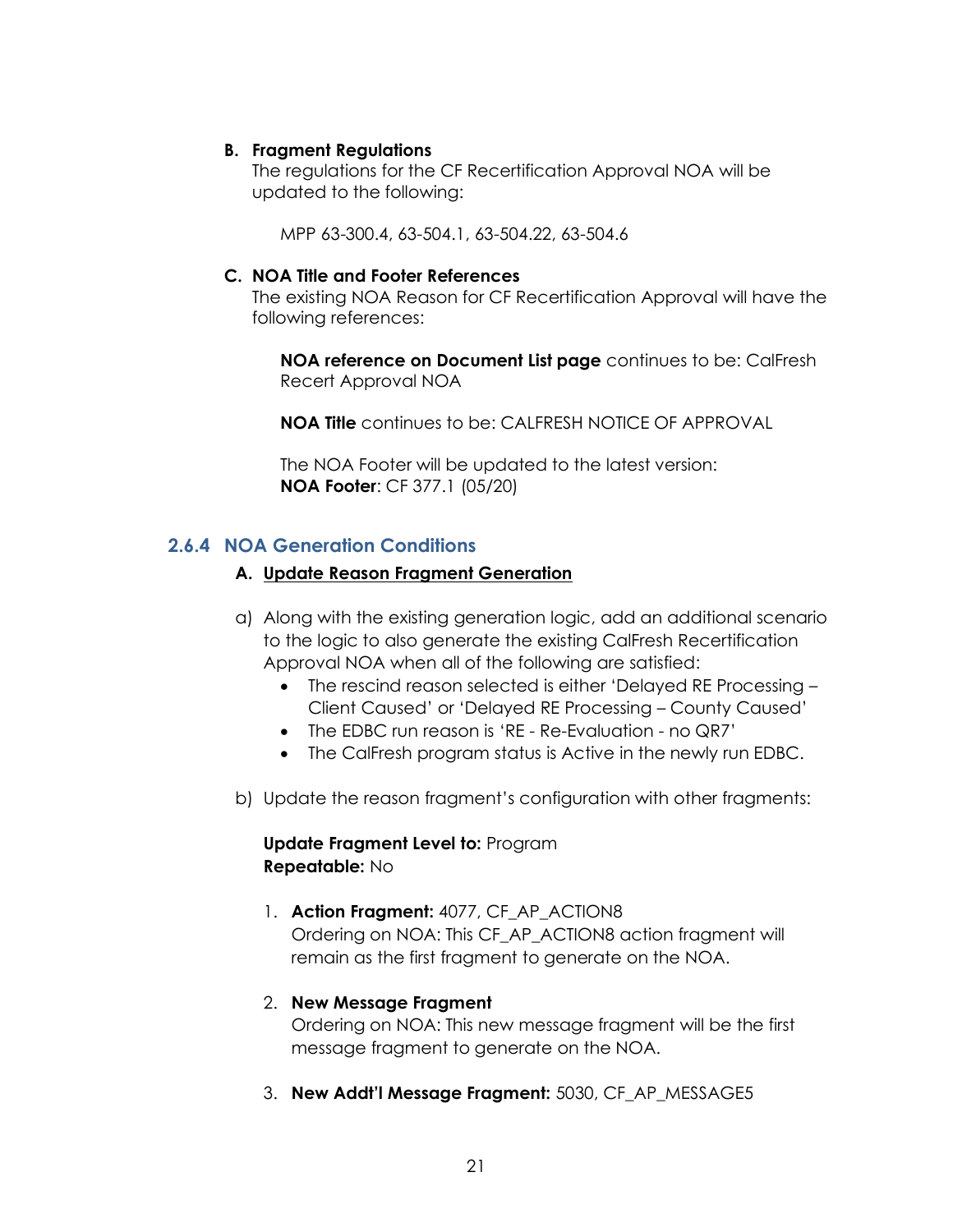Ordering on NOA: This CF\_AP\_MESSAGE5 message fragment will be the last message fragment to generate on the NOA.

4. **Budget Fragment:** 1285, BUDGT\_CF\_APPROVAL\_SAR Location on NOA: This budget fragment will be located on the right-hand column of the first page of the NOA.

#### <span id="page-21-1"></span><span id="page-21-0"></span>**2.7 Correspondence – Update CF Recertif. Denial NOA logic**

#### **2.7.1 Overview**

Update the logic for existing CalFresh Recertification Denial NOAs.

**Known State NOA:** Taken from State NOA, CF 377.1A

**Programs**: CalFresh

**Action Type**: Denial

**Fragment Level**: Program

**Repeatable**: No

**Languages**: English, Spanish

#### <span id="page-21-2"></span>**2.7.2 Description of Change**

In addition to the existing logic of CF Recertification Denial reasons (reason fragments listed below), also generate the applicable reasons on the CF Recertification Denial NOA for the following scenario, if:

- Rescind reasons of 'Delayed RE Processing Client Caused' or 'Delayed RE Processing – County Caused' were selected and
- The CalFresh program status is Discontinued in the newly run EDBC.

Note: In this scenario, the rescinded program status is Discontinued, but the correspondence sent is a Denial NOA.

| ID   | (Reason) Fragment Name                           |
|------|--------------------------------------------------|
| 6003 | Ineligible Institution<br>CF_DN_INELIG_INST_F004 |
| 6019 | Ineligible Student<br>CF_DN_INELIG_STUD_F017     |
| 6028 | Ineligible Boarder<br>CF_DN_INELIG_BOARDER_F031  |
| 6036 | Withdrawal - Clients Request                     |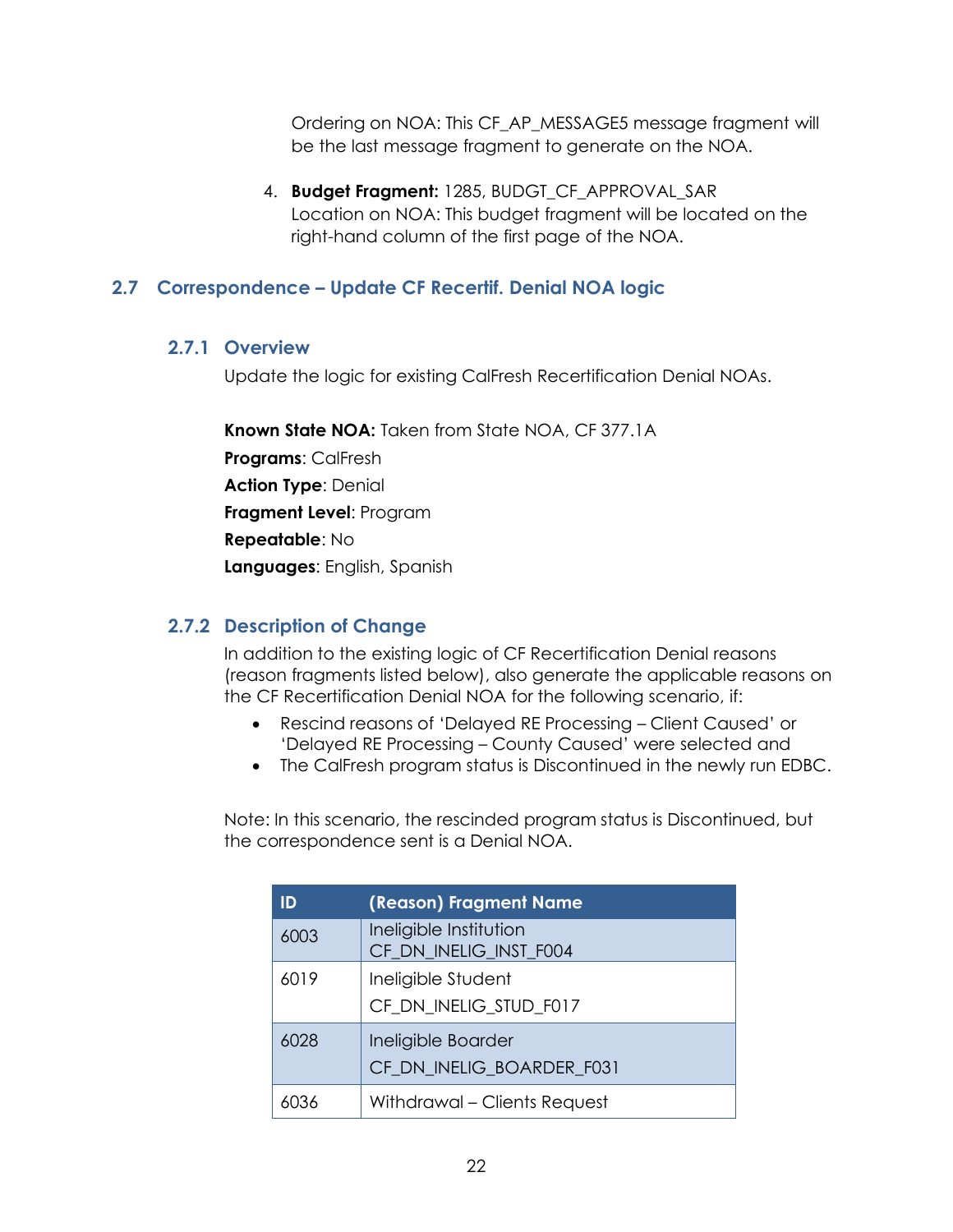|            | CF DN WDRWL CLNT REQ F051                                                           |  |
|------------|-------------------------------------------------------------------------------------|--|
| 6038       | Ineligible Non-Citizen<br>CF_DN_INELIG_ALIEN_F052                                   |  |
| 6039       | Non-cooperation QA<br>CF_DN_NCOOP_QC_F056                                           |  |
| 6048       | <b>Fleeing Felon</b><br>CF_DN_FLEE_FELON_F074                                       |  |
| 6076       | Fail for PVS<br>CF_DN_FAIL_PVS_F145                                                 |  |
| 6453       | Not CA Resident<br>CF_DN_NOT_CNTY_RESIDENT_F061                                     |  |
| 7206       | T Visa denied<br>CF_DN_TVISA_TERMINATION_F152                                       |  |
| 7209       | <b>U Visa/UVIR denied</b><br>CF_DN_UVISA_DENIED_F153                                |  |
| 7227       | <b>IPV Sanction</b><br>CF_DN_IPV_SANCTION_PERIOD_F055                               |  |
| 7232       | Fail to Comply with IFDS<br>CF_DN_FAIL_COMPLY_IFDS_F133                             |  |
| 7257       | Recertification Interview Not Complete<br>CF_DN_NO_RECERT_INTERVIEW_F922            |  |
| <b>NEW</b> | Failure to Provide Verifications<br>New reason fragment per 22.05 CA-226508         |  |
| <b>NEW</b> | <b>Failed to Complete Recert Process</b><br>New reason fragment per 22.05 CA-226508 |  |
| 6022       | Voluntary Job Quit<br>CF_DN_VLNTRY_JOB_QUIT_F021                                    |  |
| 6026       | <b>Exceeds Gross Income</b><br>CF DN EXCD PGRS INC LMT F026                         |  |
| 7223       | <b>Exceeds Net Income</b><br>CF_DN_EXCD_PRO_NET_INC_LMT_F027                        |  |